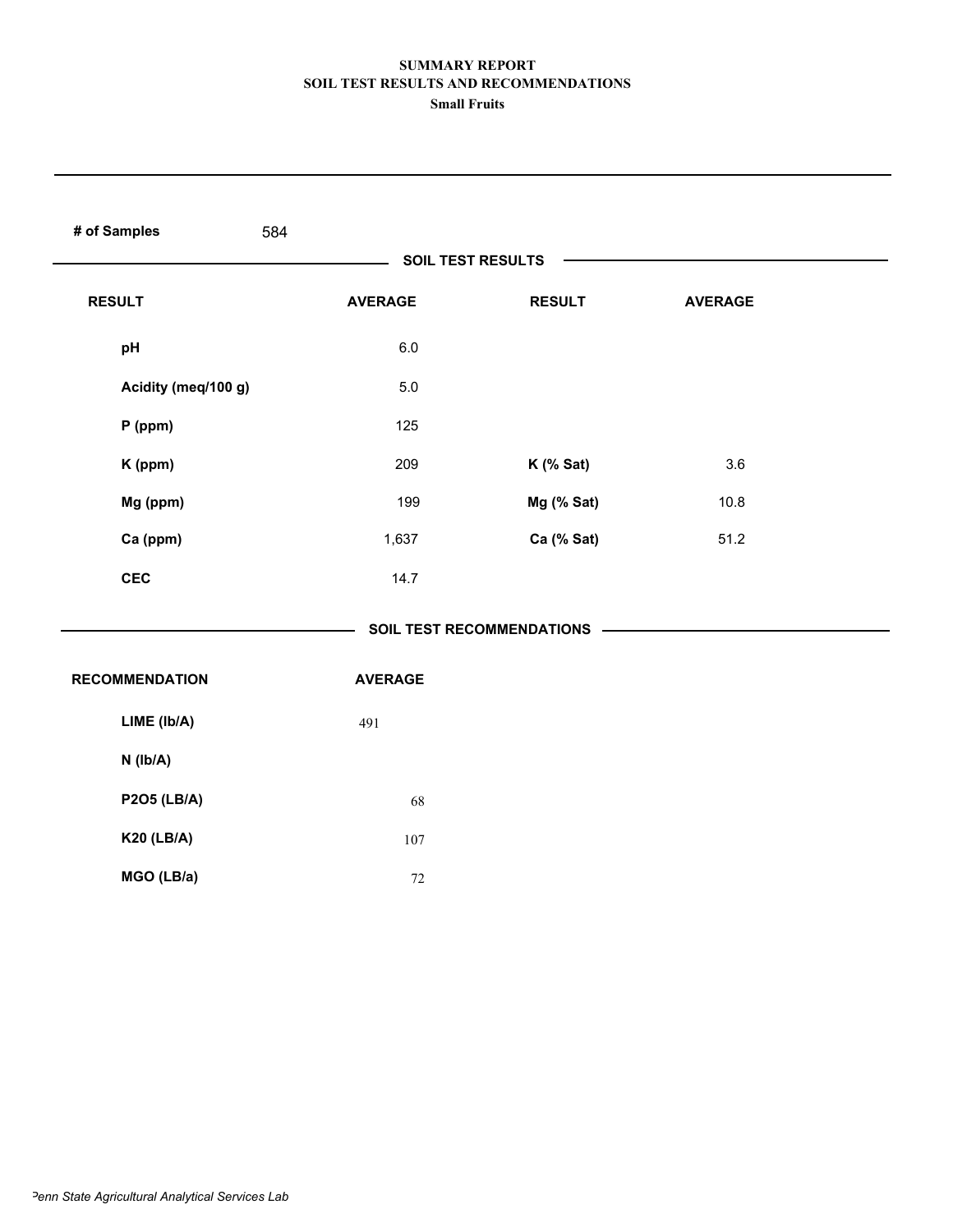| <b>Adams</b><br><b>COUNTY:</b> |                          |                                  | # of Samples   | 8 |
|--------------------------------|--------------------------|----------------------------------|----------------|---|
|                                | <b>SOIL TEST RESULTS</b> |                                  |                |   |
| <b>RESULT</b>                  | <b>AVERAGE</b>           | <b>RESULT</b>                    | <b>AVERAGE</b> |   |
| pH                             | 5.8                      |                                  |                |   |
| Acidity (meq/100 g)            | 5.4                      |                                  |                |   |
| $P$ (ppm)                      | 79                       |                                  |                |   |
| K (ppm)                        | 159                      | $K$ (% Sat)                      | 2.5            |   |
| Mg (ppm)                       | 279                      | Mg (% Sat)                       | $5.0\,$        |   |
| Ca (ppm)                       | 1,840                    | Ca (% Sat)                       | 52.3           |   |
| <b>CEC</b>                     | 17.3                     |                                  |                |   |
|                                |                          | <b>SOIL TEST RECOMMENDATIONS</b> |                |   |
| <b>RECOMMENDATION</b>          | <b>AVERAGE</b>           |                                  |                |   |
| LIME (Ib/A)                    | 250                      |                                  |                |   |
| $N$ ( $Ib/A$ )                 |                          |                                  |                |   |
| <b>P2O5 (LB/A)</b>             | 100                      |                                  |                |   |
| <b>K20 (LB/A)</b>              | 112                      |                                  |                |   |
| MGO (LB/a)                     | 44                       |                                  |                |   |

| <b>Allegheny</b><br><b>COUNTY:</b> |                          |                                  | # of Samples   | 21 |
|------------------------------------|--------------------------|----------------------------------|----------------|----|
|                                    | <b>SOIL TEST RESULTS</b> |                                  |                |    |
| <b>RESULT</b>                      | <b>AVERAGE</b>           | <b>RESULT</b>                    | <b>AVERAGE</b> |    |
| pH                                 | 6.5                      |                                  |                |    |
| Acidity (meq/100 g)                | 3.3                      |                                  |                |    |
| $P$ (ppm)                          | 95                       |                                  |                |    |
| K (ppm)                            | 182                      | $K$ (% Sat)                      | 2.9            |    |
| Mg (ppm)                           | 215                      | Mg (% Sat)                       | 4.9            |    |
| Ca (ppm)                           | 2,366                    | Ca (% Sat)                       | 64.5           |    |
| <b>CEC</b>                         | 16.5                     |                                  |                |    |
|                                    |                          | <b>SOIL TEST RECOMMENDATIONS</b> |                |    |
| <b>RECOMMENDATION</b>              | <b>AVERAGE</b>           |                                  |                |    |
| LIME (Ib/A)                        | 238                      |                                  |                |    |
| $N$ ( $lb/A$ )                     |                          |                                  |                |    |
| <b>P2O5 (LB/A)</b>                 | 58                       |                                  |                |    |
| <b>K20 (LB/A)</b>                  | 86                       |                                  |                |    |
| MGO (LB/a)                         | 53                       |                                  |                |    |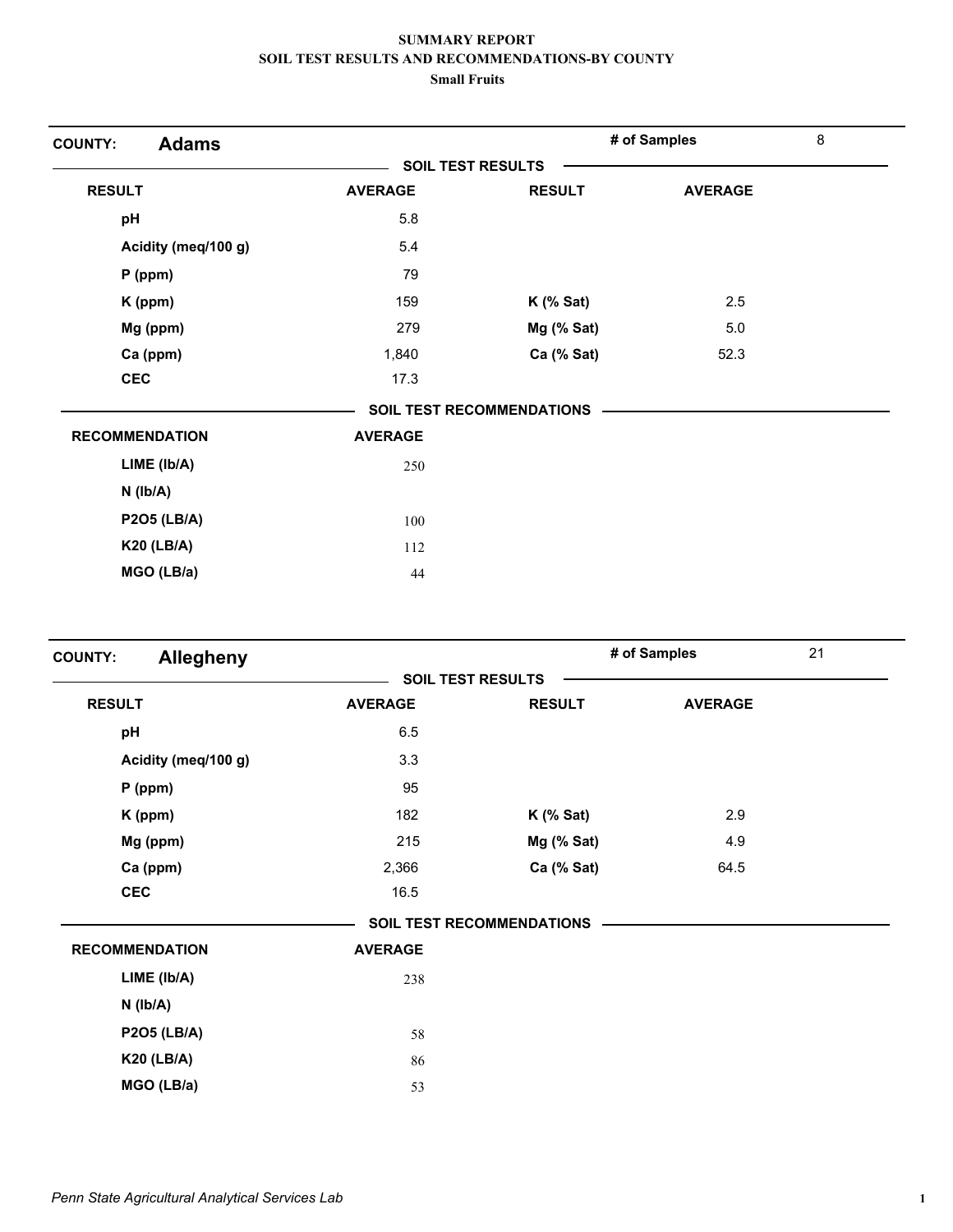| <b>Armstrong</b><br><b>COUNTY:</b> |                          |                                  | # of Samples   | 3 |
|------------------------------------|--------------------------|----------------------------------|----------------|---|
|                                    | <b>SOIL TEST RESULTS</b> |                                  |                |   |
| <b>RESULT</b>                      | <b>AVERAGE</b>           | <b>RESULT</b>                    | <b>AVERAGE</b> |   |
| pH                                 | 6.2                      |                                  |                |   |
| Acidity (meq/100 g)                | 3.3                      |                                  |                |   |
| $P$ (ppm)                          | 49                       |                                  |                |   |
| K (ppm)                            | 122                      | $K$ (% Sat)                      | 2.7            |   |
| Mg (ppm)                           | 106                      | Mg (% Sat)                       | 9.7            |   |
| Ca (ppm)                           | 2,253                    | Ca (% Sat)                       | 63.4           |   |
| <b>CEC</b>                         | 13.5                     |                                  |                |   |
|                                    |                          | <b>SOIL TEST RECOMMENDATIONS</b> |                |   |
| <b>RECOMMENDATION</b>              | <b>AVERAGE</b>           |                                  |                |   |
| LIME (Ib/A)                        | $\boldsymbol{0}$         |                                  |                |   |
| $N$ ( $lb/A$ )                     |                          |                                  |                |   |
| <b>P2O5 (LB/A)</b>                 | 50                       |                                  |                |   |
| <b>K20 (LB/A)</b>                  | 118                      |                                  |                |   |
| MGO (LB/a)                         | 37                       |                                  |                |   |

| $\overline{2}$ |
|----------------|
|                |
| <b>AVERAGE</b> |
|                |
|                |
|                |
| 2.8            |
| 2.5            |
| 44.1           |
|                |
|                |
|                |
|                |
|                |
|                |
|                |
|                |
|                |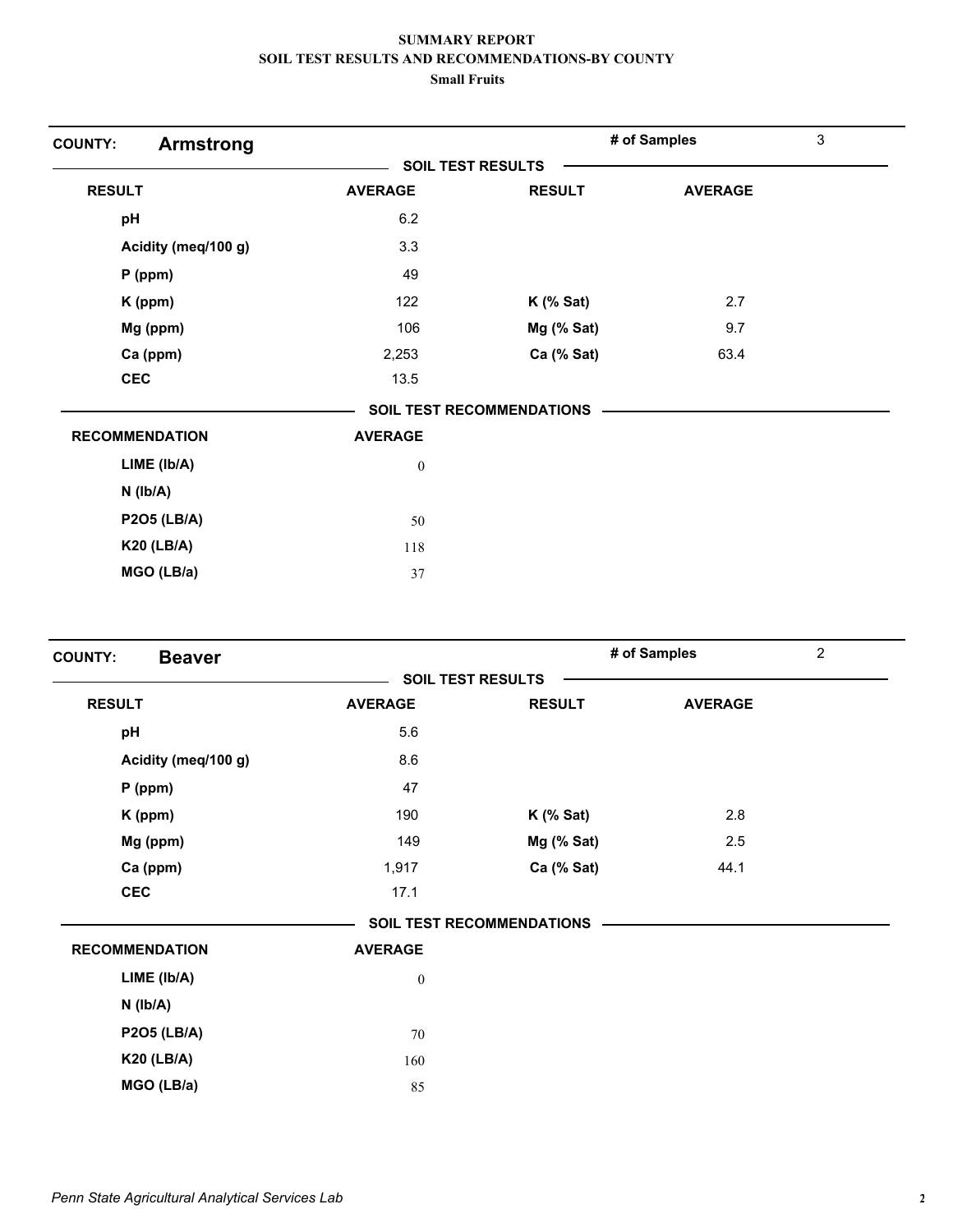| <b>Bedford</b><br><b>COUNTY:</b> |                          |                                  | # of Samples   | 4 |
|----------------------------------|--------------------------|----------------------------------|----------------|---|
|                                  | <b>SOIL TEST RESULTS</b> |                                  |                |   |
| <b>RESULT</b>                    | <b>AVERAGE</b>           | <b>RESULT</b>                    | <b>AVERAGE</b> |   |
| pH                               | 6.4                      |                                  |                |   |
| Acidity (meq/100 g)              | 3.6                      |                                  |                |   |
| P (ppm)                          | 146                      |                                  |                |   |
| K (ppm)                          | 254                      | $K$ (% Sat)                      | 4.2            |   |
| Mg (ppm)                         | 170                      | Mg (% Sat)                       | 5.8            |   |
| Ca (ppm)                         | 1,984                    | Ca (% Sat)                       | 60.1           |   |
| <b>CEC</b>                       | 15.3                     |                                  |                |   |
|                                  |                          | <b>SOIL TEST RECOMMENDATIONS</b> |                |   |
| <b>RECOMMENDATION</b>            | <b>AVERAGE</b>           |                                  |                |   |
| LIME (Ib/A)                      | 1500                     |                                  |                |   |
| N (lb/A)                         |                          |                                  |                |   |
| <b>P2O5 (LB/A)</b>               |                          |                                  |                |   |
| <b>K20 (LB/A)</b>                |                          |                                  |                |   |
| MGO (LB/a)                       | 45                       |                                  |                |   |

| <b>Berks</b><br><b>COUNTY:</b> |                          |                                  | # of Samples   | 19 |
|--------------------------------|--------------------------|----------------------------------|----------------|----|
|                                | <b>SOIL TEST RESULTS</b> |                                  |                |    |
| <b>RESULT</b>                  | <b>AVERAGE</b>           | <b>RESULT</b>                    | <b>AVERAGE</b> |    |
| pH                             | 6.4                      |                                  |                |    |
| Acidity (meq/100 g)            | 3.2                      |                                  |                |    |
| $P$ (ppm)                      | 128                      |                                  |                |    |
| K (ppm)                        | 180                      | $K$ (% Sat)                      | 3.5            |    |
| Mg (ppm)                       | 198                      | Mg (% Sat)                       | 8.4            |    |
| Ca (ppm)                       | 1,718                    | Ca (% Sat)                       | 59.0           |    |
| <b>CEC</b>                     | 13.4                     |                                  |                |    |
|                                |                          | <b>SOIL TEST RECOMMENDATIONS</b> |                |    |
| <b>RECOMMENDATION</b>          | <b>AVERAGE</b>           |                                  |                |    |
| LIME (Ib/A)                    | 316                      |                                  |                |    |
| $N$ ( $lb/A$ )                 |                          |                                  |                |    |
| <b>P2O5 (LB/A)</b>             | 60                       |                                  |                |    |
| <b>K20 (LB/A)</b>              | 93                       |                                  |                |    |
| MGO (LB/a)                     | 18                       |                                  |                |    |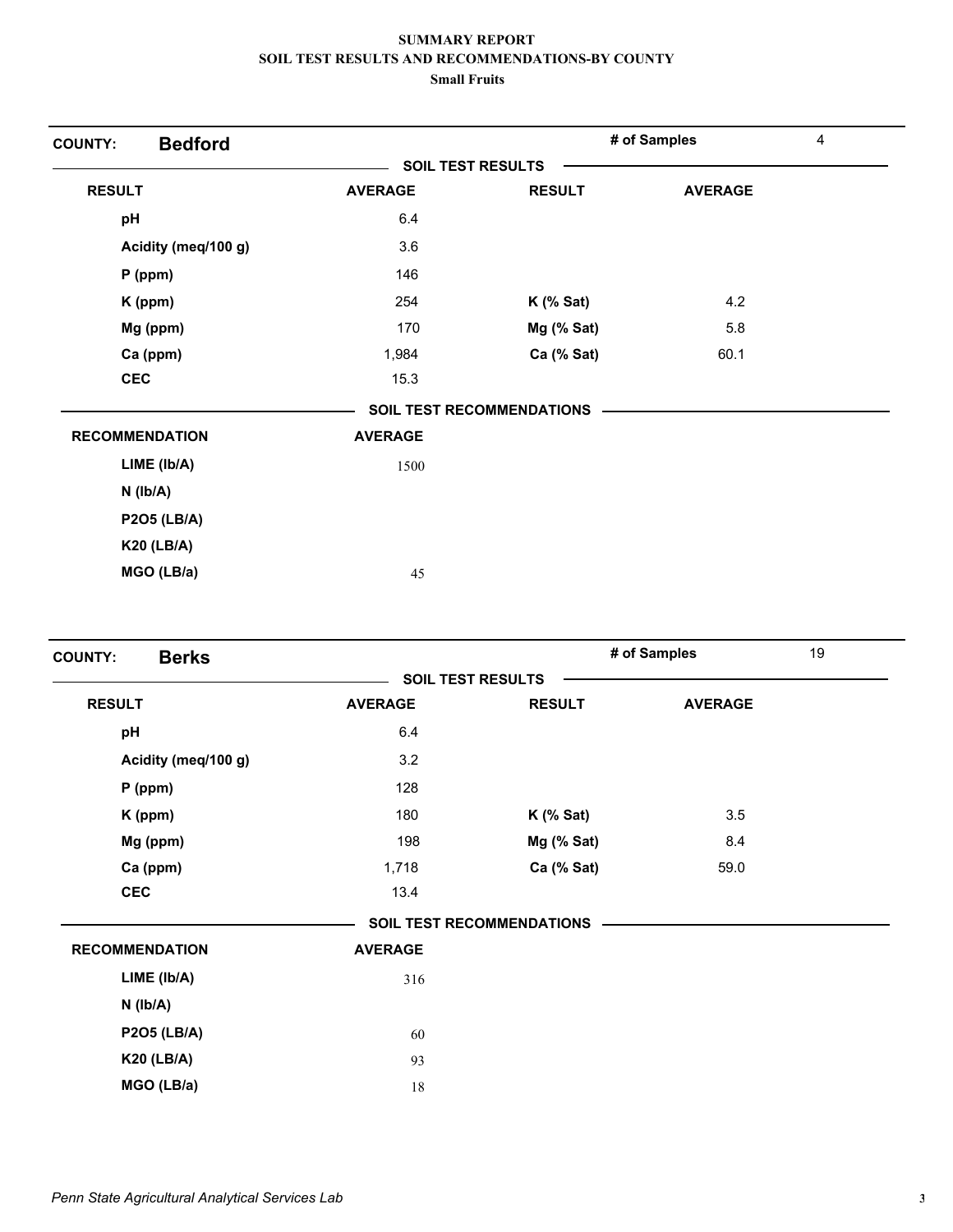| <b>Blair</b><br><b>COUNTY:</b> |                          |                                  | # of Samples   | 9 |
|--------------------------------|--------------------------|----------------------------------|----------------|---|
|                                | <b>SOIL TEST RESULTS</b> |                                  |                |   |
| <b>RESULT</b>                  | <b>AVERAGE</b>           | <b>RESULT</b>                    | <b>AVERAGE</b> |   |
| pH                             | 6.6                      |                                  |                |   |
| Acidity (meq/100 g)            | 3.3                      |                                  |                |   |
| $P$ (ppm)                      | 87                       |                                  |                |   |
| K (ppm)                        | 185                      | $K$ (% Sat)                      | 3.5            |   |
| Mg (ppm)                       | 181                      | Mg (% Sat)                       | 8.3            |   |
| Ca (ppm)                       | 1,820                    | Ca (% Sat)                       | 62.9           |   |
| <b>CEC</b>                     | 13.4                     |                                  |                |   |
|                                |                          | <b>SOIL TEST RECOMMENDATIONS</b> |                |   |
| <b>RECOMMENDATION</b>          | <b>AVERAGE</b>           |                                  |                |   |
| LIME (Ib/A)                    | $\boldsymbol{0}$         |                                  |                |   |
| $N$ ( $lb/A$ )                 |                          |                                  |                |   |
| <b>P2O5 (LB/A)</b>             | 37                       |                                  |                |   |
| <b>K20 (LB/A)</b>              | 143                      |                                  |                |   |
| MGO (LB/a)                     | 48                       |                                  |                |   |

| <b>Bradford</b><br><b>COUNTY:</b> |                          |                                  | # of Samples   | 7 |
|-----------------------------------|--------------------------|----------------------------------|----------------|---|
|                                   | <b>SOIL TEST RESULTS</b> |                                  |                |   |
| <b>RESULT</b>                     | <b>AVERAGE</b>           | <b>RESULT</b>                    | <b>AVERAGE</b> |   |
| pH                                | 5.9                      |                                  |                |   |
| Acidity (meq/100 g)               | 7.3                      |                                  |                |   |
| $P$ (ppm)                         | 240                      |                                  |                |   |
| K (ppm)                           | 343                      | $K$ (% Sat)                      | 4.5            |   |
| Mg (ppm)                          | 230                      | Mg (% Sat)                       | 2.2            |   |
| Ca (ppm)                          | 1,909                    | Ca (% Sat)                       | 50.7           |   |
| <b>CEC</b>                        | 19.0                     |                                  |                |   |
|                                   |                          | <b>SOIL TEST RECOMMENDATIONS</b> |                |   |
| <b>RECOMMENDATION</b>             | <b>AVERAGE</b>           |                                  |                |   |
| LIME (lb/A)                       | $\boldsymbol{0}$         |                                  |                |   |
| $N$ ( $Ib/A$ )                    |                          |                                  |                |   |
| <b>P2O5 (LB/A)</b>                |                          |                                  |                |   |
| <b>K20 (LB/A)</b>                 | 75                       |                                  |                |   |
| MGO (LB/a)                        | 94                       |                                  |                |   |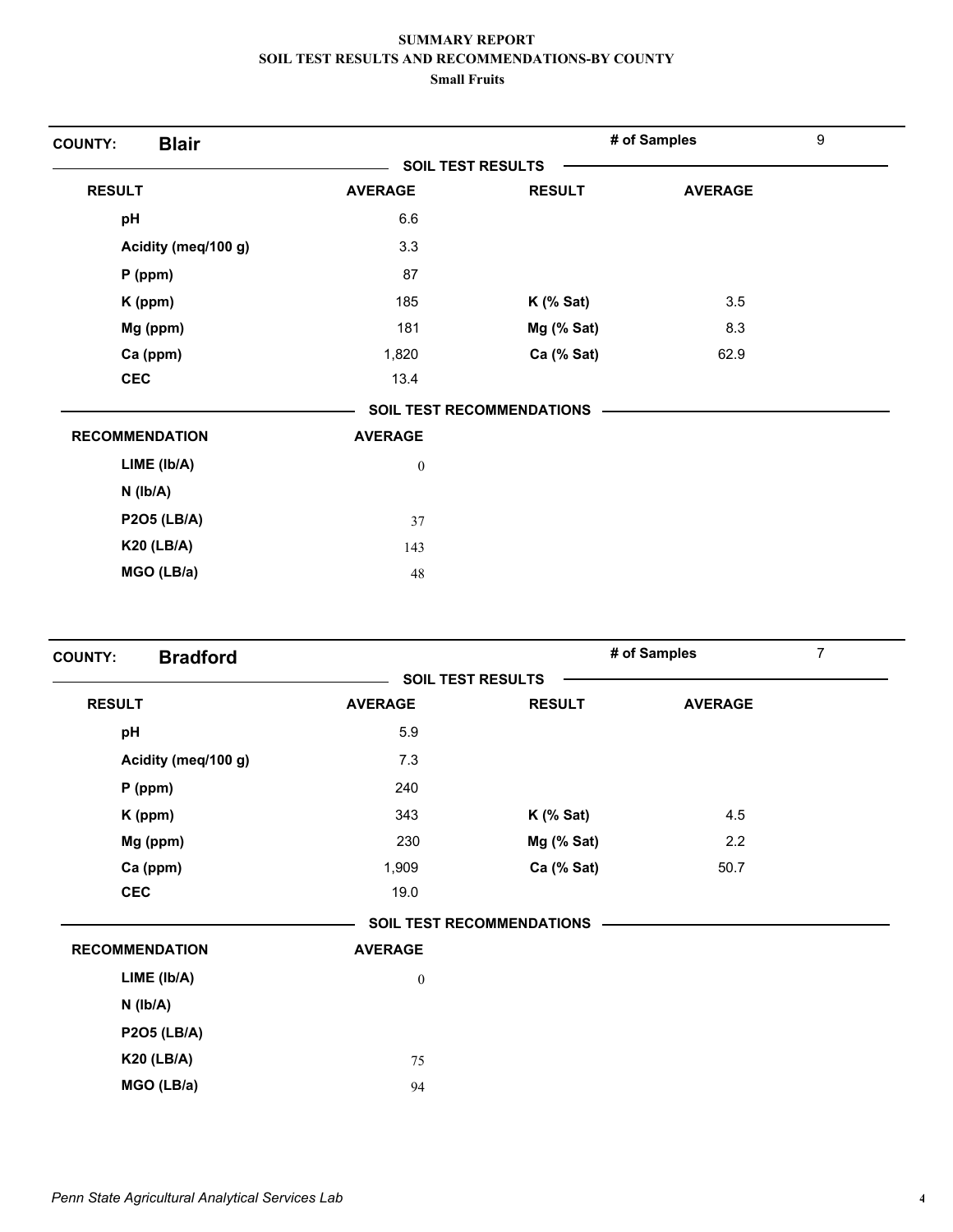| <b>BUCKS</b><br><b>COUNTY:</b> |                          |                                  | # of Samples   | 7 |
|--------------------------------|--------------------------|----------------------------------|----------------|---|
|                                | <b>SOIL TEST RESULTS</b> |                                  |                |   |
| <b>RESULT</b>                  | <b>AVERAGE</b>           | <b>RESULT</b>                    | <b>AVERAGE</b> |   |
| pH                             | 6.1                      |                                  |                |   |
| Acidity (meq/100 g)            | 4.5                      |                                  |                |   |
| $P$ (ppm)                      | 199                      |                                  |                |   |
| K (ppm)                        | 221                      | $K$ (% Sat)                      | 3.5            |   |
| Mg (ppm)                       | 279                      | Mg (% Sat)                       | 10.1           |   |
| Ca (ppm)                       | 2,001                    | Ca (% Sat)                       | 57.5           |   |
| <b>CEC</b>                     | 16.7                     |                                  |                |   |
|                                |                          | <b>SOIL TEST RECOMMENDATIONS</b> |                |   |
| <b>RECOMMENDATION</b>          | <b>AVERAGE</b>           |                                  |                |   |
| LIME (Ib/A)                    | $\boldsymbol{0}$         |                                  |                |   |
| $N$ ( $Ib/A$ )                 |                          |                                  |                |   |
| <b>P2O5 (LB/A)</b>             | 30                       |                                  |                |   |
| <b>K20 (LB/A)</b>              | 78                       |                                  |                |   |
| MGO (LB/a)                     | 10                       |                                  |                |   |

| <b>Butler</b>         |                          |                                  | # of Samples   | 7 |
|-----------------------|--------------------------|----------------------------------|----------------|---|
|                       | <b>SOIL TEST RESULTS</b> |                                  |                |   |
| <b>RESULT</b>         | <b>AVERAGE</b>           | <b>RESULT</b>                    | <b>AVERAGE</b> |   |
| pH                    | 6.2                      |                                  |                |   |
| Acidity (meq/100 g)   | 4.7                      |                                  |                |   |
| $P$ (ppm)             | 156                      |                                  |                |   |
| K (ppm)               | 207                      | $K$ (% Sat)                      | 3.2            |   |
| Mg (ppm)              | 286                      | $Mg$ (% Sat)                     | 12.5           |   |
| Ca (ppm)              | 2,245                    | Ca (% Sat)                       | 60.0           |   |
| <b>CEC</b>            | 18.0                     |                                  |                |   |
|                       |                          | <b>SOIL TEST RECOMMENDATIONS</b> |                |   |
| <b>RECOMMENDATION</b> | <b>AVERAGE</b>           |                                  |                |   |
| $LIME$ ( $lb/A$ )     | 429                      |                                  |                |   |
| $N$ ( $lb/A$ )        |                          |                                  |                |   |
| <b>P2O5 (LB/A)</b>    | 70                       |                                  |                |   |
| <b>K20 (LB/A)</b>     | 82                       |                                  |                |   |
| MGO (LB/a)            | 80                       |                                  |                |   |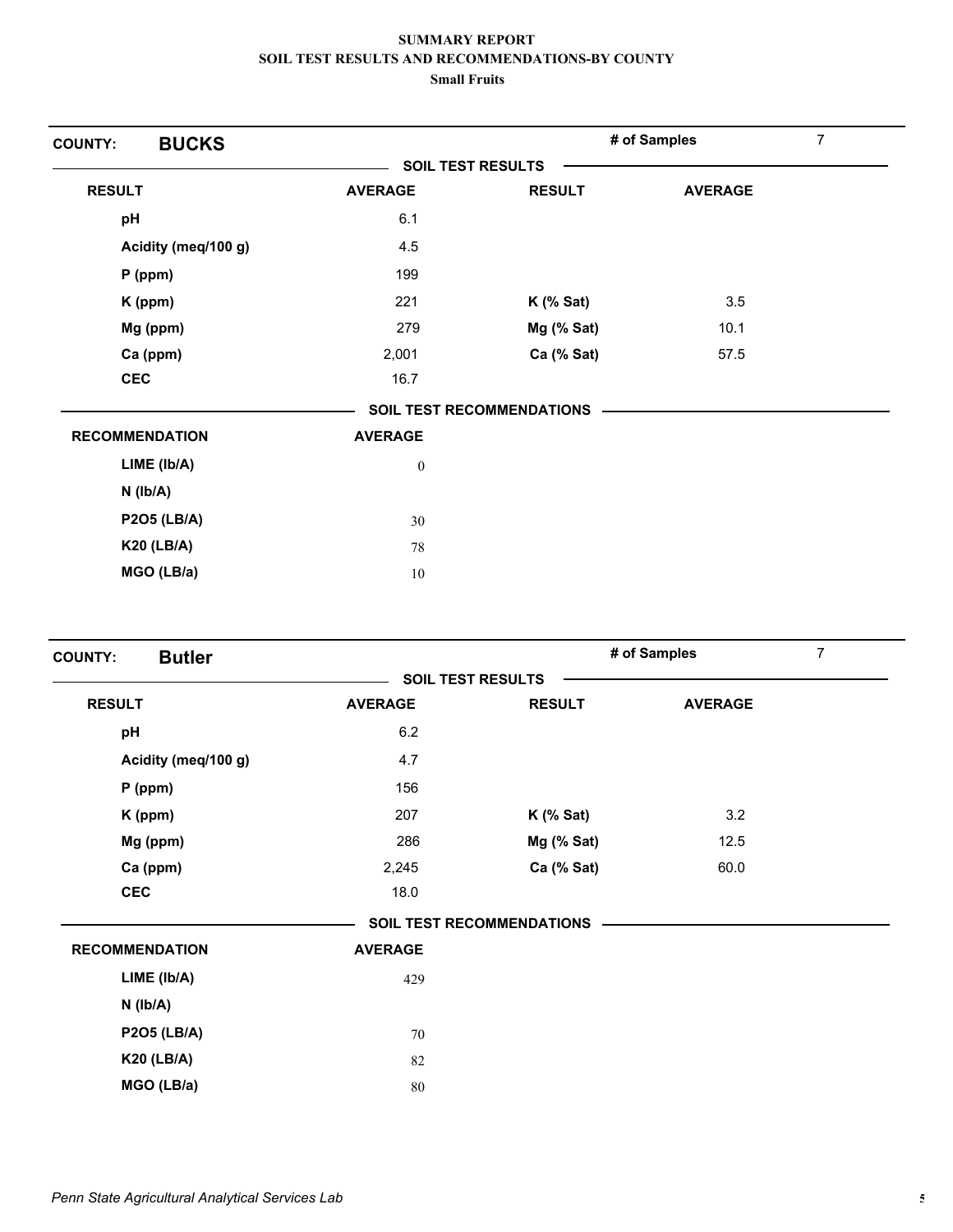| Cambria<br><b>COUNTY:</b> |                          |                                  | # of Samples   | $\overline{7}$ |
|---------------------------|--------------------------|----------------------------------|----------------|----------------|
|                           | <b>SOIL TEST RESULTS</b> |                                  |                |                |
| <b>RESULT</b>             | <b>AVERAGE</b>           | <b>RESULT</b>                    | <b>AVERAGE</b> |                |
| pH                        | 6.8                      |                                  |                |                |
| Acidity (meq/100 g)       | 2.2                      |                                  |                |                |
| $P$ (ppm)                 | 106                      |                                  |                |                |
| K (ppm)                   | 264                      | $K$ (% Sat)                      | 4.4            |                |
| Mg (ppm)                  | 230                      | Mg (% Sat)                       | 14.6           |                |
| Ca (ppm)                  | 2,304                    | Ca (% Sat)                       | 70.5           |                |
| <b>CEC</b>                | 15.9                     |                                  |                |                |
|                           |                          | <b>SOIL TEST RECOMMENDATIONS</b> |                |                |
| <b>RECOMMENDATION</b>     | <b>AVERAGE</b>           |                                  |                |                |
| $LIME$ ( $lb/A$ )         | $\mathbf{0}$             |                                  |                |                |
| $N$ ( $lb/A$ )            |                          |                                  |                |                |
| <b>P2O5 (LB/A)</b>        | 77                       |                                  |                |                |
| <b>K20 (LB/A)</b>         | 120                      |                                  |                |                |
| MGO (LB/a)                | 65                       |                                  |                |                |

| Carbon<br><b>COUNTY:</b> |                          |                                  | # of Samples   | $\overline{2}$ |
|--------------------------|--------------------------|----------------------------------|----------------|----------------|
|                          | <b>SOIL TEST RESULTS</b> |                                  |                |                |
| <b>RESULT</b>            | <b>AVERAGE</b>           | <b>RESULT</b>                    | <b>AVERAGE</b> |                |
| pH                       | 7.0                      |                                  |                |                |
| Acidity (meq/100 g)      | 1.0                      |                                  |                |                |
| $P$ (ppm)                | 266                      |                                  |                |                |
| K (ppm)                  | 706                      | $K$ (% Sat)                      | 8.3            |                |
| Mg (ppm)                 | 491                      | Mg (% Sat)                       | 21.1           |                |
| Ca (ppm)                 | 3,172                    | Ca (% Sat)                       | 64.1           |                |
| <b>CEC</b>               | 19.3                     |                                  |                |                |
|                          |                          | <b>SOIL TEST RECOMMENDATIONS</b> |                |                |
| <b>RECOMMENDATION</b>    | <b>AVERAGE</b>           |                                  |                |                |
| LIME (Ib/A)              | $\boldsymbol{0}$         |                                  |                |                |
| $N$ ( $Ib/A$ )           |                          |                                  |                |                |
| <b>P2O5 (LB/A)</b>       |                          |                                  |                |                |
| <b>K20 (LB/A)</b>        |                          |                                  |                |                |
| MGO (LB/a)               |                          |                                  |                |                |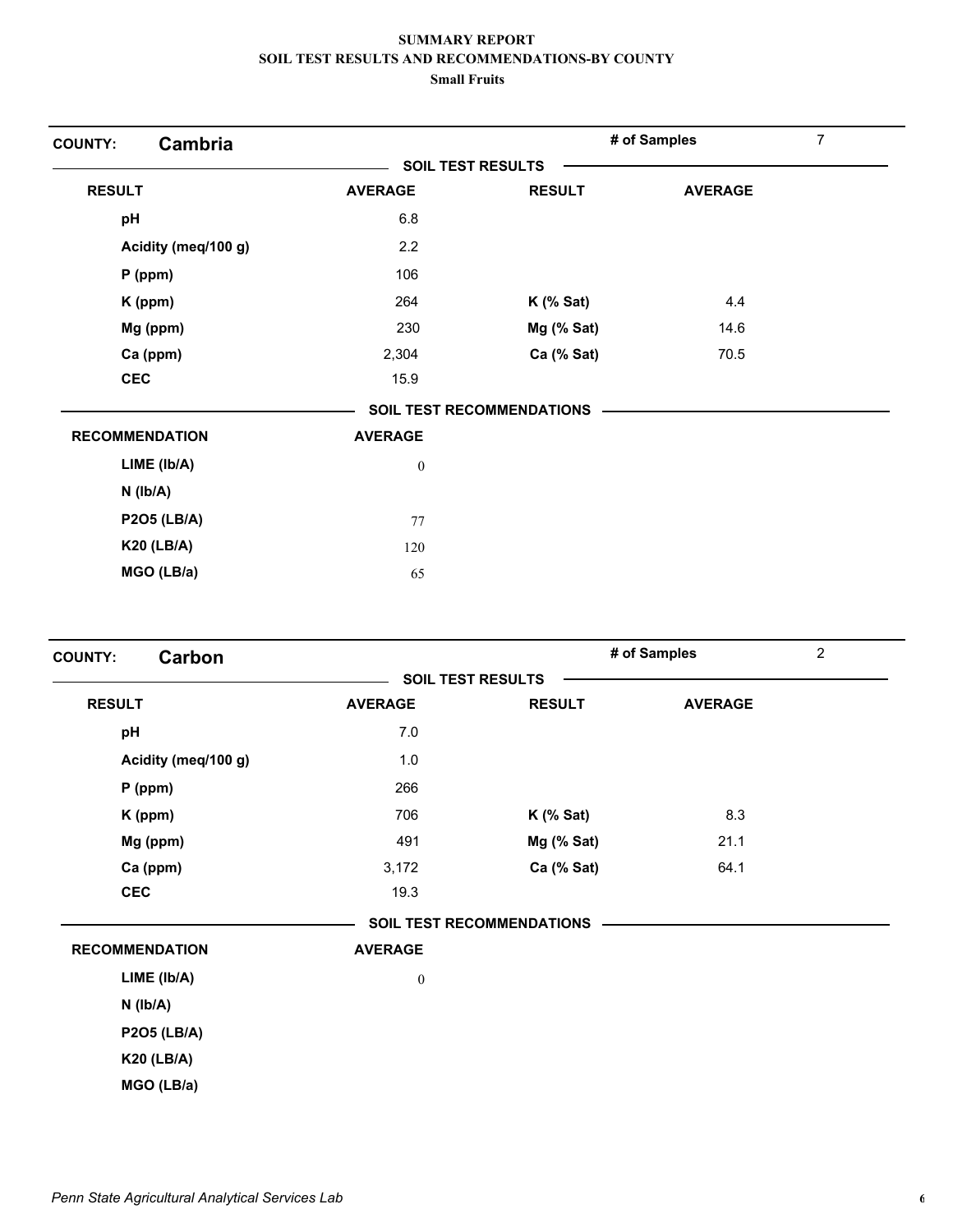| <b>Centre</b><br><b>COUNTY:</b> |                  |                                  | # of Samples   | 50 |
|---------------------------------|------------------|----------------------------------|----------------|----|
|                                 |                  | <b>SOIL TEST RESULTS</b>         |                |    |
| <b>RESULT</b>                   | <b>AVERAGE</b>   | <b>RESULT</b>                    | <b>AVERAGE</b> |    |
| pH                              | 5.6              |                                  |                |    |
| Acidity (meq/100 g)             | 6.4              |                                  |                |    |
| $P$ (ppm)                       | 67               |                                  |                |    |
| K (ppm)                         | 115              | $K$ (% Sat)                      | 2.2            |    |
| Mg (ppm)                        | 107              | Mg (% Sat)                       | 7.6            |    |
| Ca (ppm)                        | 1,297            | Ca (% Sat)                       | 38.7           |    |
| <b>CEC</b>                      | 13.2             |                                  |                |    |
|                                 |                  | <b>SOIL TEST RECOMMENDATIONS</b> |                |    |
| <b>RECOMMENDATION</b>           | <b>AVERAGE</b>   |                                  |                |    |
| $LIME$ ( $lb/A$ )               | $\boldsymbol{0}$ |                                  |                |    |
| $N$ ( $lb/A$ )                  |                  |                                  |                |    |
| <b>P2O5 (LB/A)</b>              | 62               |                                  |                |    |
| <b>K20 (LB/A)</b>               | 128              |                                  |                |    |
| MGO (LB/a)                      | 107              |                                  |                |    |

| <b>Chester</b><br><b>COUNTY:</b> |                          |                                  | # of Samples   | 19 |
|----------------------------------|--------------------------|----------------------------------|----------------|----|
|                                  | <b>SOIL TEST RESULTS</b> |                                  |                |    |
| <b>RESULT</b>                    | <b>AVERAGE</b>           | <b>RESULT</b>                    | <b>AVERAGE</b> |    |
| pH                               | 6.4                      |                                  |                |    |
| Acidity (meq/100 g)              | 3.4                      |                                  |                |    |
| $P$ (ppm)                        | 116                      |                                  |                |    |
| K (ppm)                          | 242                      | $K$ (% Sat)                      | 4.0            |    |
| Mg (ppm)                         | 303                      | $Mg$ (% Sat)                     | 7.5            |    |
| Ca (ppm)                         | 2,039                    | Ca (% Sat)                       | 58.2           |    |
| <b>CEC</b>                       | 16.3                     |                                  |                |    |
|                                  |                          | <b>SOIL TEST RECOMMENDATIONS</b> |                |    |
| <b>RECOMMENDATION</b>            | <b>AVERAGE</b>           |                                  |                |    |
| LIME (lb/A)                      | $\boldsymbol{0}$         |                                  |                |    |
| $N$ ( $Ib/A$ )                   |                          |                                  |                |    |
| <b>P2O5 (LB/A)</b>               | 67                       |                                  |                |    |
| <b>K20 (LB/A)</b>                | 105                      |                                  |                |    |
| MGO (LB/a)                       | 53                       |                                  |                |    |
|                                  |                          |                                  |                |    |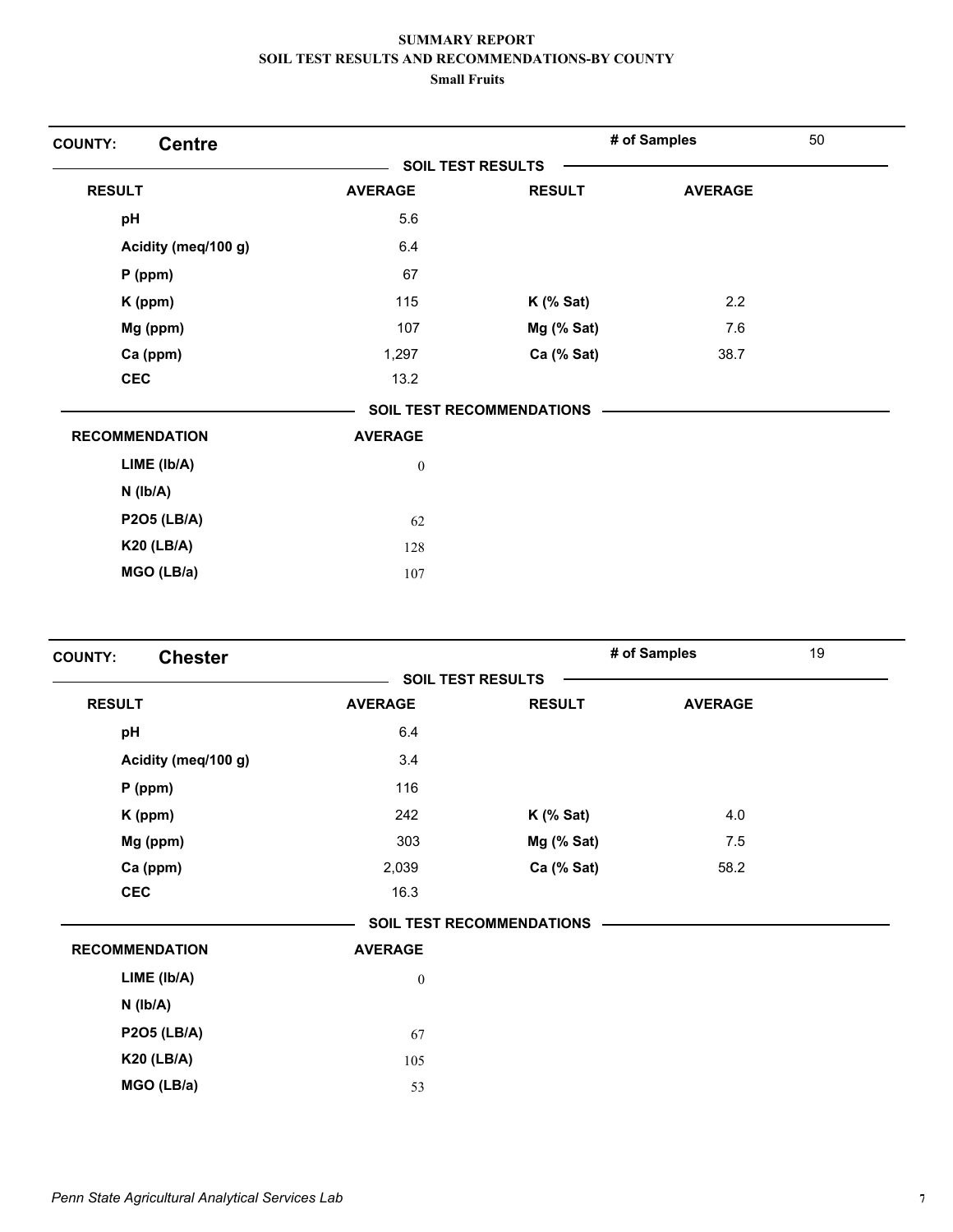| <b>Clarion</b><br><b>COUNTY:</b> |                  |                                  | # of Samples   | $\overline{7}$ |
|----------------------------------|------------------|----------------------------------|----------------|----------------|
|                                  |                  | <b>SOIL TEST RESULTS</b>         |                |                |
| <b>RESULT</b>                    | <b>AVERAGE</b>   | <b>RESULT</b>                    | <b>AVERAGE</b> |                |
| pH                               | 6.0              |                                  |                |                |
| Acidity (meq/100 g)              | 4.6              |                                  |                |                |
| $P$ (ppm)                        | 184              |                                  |                |                |
| K (ppm)                          | 331              | $K$ (% Sat)                      | 5.9            |                |
| Mg (ppm)                         | 167              | Mg (% Sat)                       | 8.5            |                |
| Ca (ppm)                         | 1,615            | Ca (% Sat)                       | 50.4           |                |
| <b>CEC</b>                       | 14.5             |                                  |                |                |
|                                  |                  | <b>SOIL TEST RECOMMENDATIONS</b> |                |                |
| <b>RECOMMENDATION</b>            | <b>AVERAGE</b>   |                                  |                |                |
| $LIME$ ( $lb/A$ )                | $\boldsymbol{0}$ |                                  |                |                |
| $N$ ( $Ib/A$ )                   |                  |                                  |                |                |
| <b>P2O5 (LB/A)</b>               |                  |                                  |                |                |
| <b>K20 (LB/A)</b>                | 50               |                                  |                |                |
| MGO (LB/a)                       | 158              |                                  |                |                |

| <b>COUNTY:</b> | <b>Clearfield</b>     |                          |                                  | # of Samples   | 8 |
|----------------|-----------------------|--------------------------|----------------------------------|----------------|---|
|                |                       | <b>SOIL TEST RESULTS</b> |                                  |                |   |
| <b>RESULT</b>  |                       | <b>AVERAGE</b>           | <b>RESULT</b>                    | <b>AVERAGE</b> |   |
| pH             |                       | 5.1                      |                                  |                |   |
|                | Acidity (meq/100 g)   | 10.2                     |                                  |                |   |
|                | $P$ (ppm)             | 46                       |                                  |                |   |
|                | K (ppm)               | 137                      | $K$ (% Sat)                      | 2.6            |   |
|                | Mg (ppm)              | 116                      | Mg (% Sat)                       | 13.3           |   |
|                | Ca (ppm)              | 806                      | Ca (% Sat)                       | 31.1           |   |
|                | <b>CEC</b>            | 13.8                     |                                  |                |   |
|                |                       |                          | <b>SOIL TEST RECOMMENDATIONS</b> |                |   |
|                | <b>RECOMMENDATION</b> | <b>AVERAGE</b>           |                                  |                |   |
|                | LIME (Ib/A)           | $\boldsymbol{0}$         |                                  |                |   |
|                | $N$ ( $Ib/A$ )        |                          |                                  |                |   |
|                | <b>P2O5 (LB/A)</b>    | 83                       |                                  |                |   |
|                | <b>K20 (LB/A)</b>     | 123                      |                                  |                |   |
|                | MGO (LB/a)            | 70                       |                                  |                |   |
|                |                       |                          |                                  |                |   |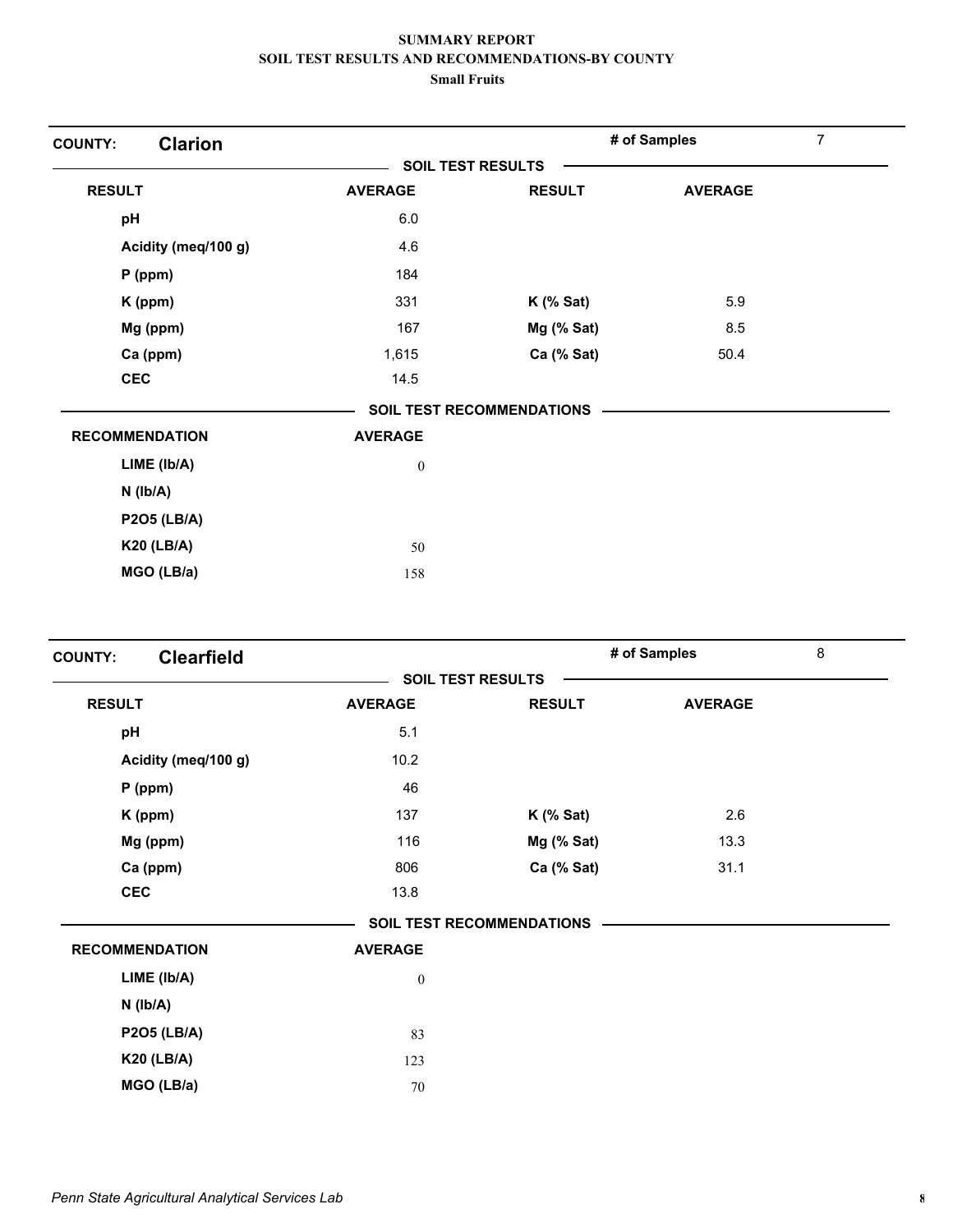| <b>Clinton</b><br><b>COUNTY:</b> |                          |                                  | # of Samples   | 5 |
|----------------------------------|--------------------------|----------------------------------|----------------|---|
|                                  | <b>SOIL TEST RESULTS</b> |                                  |                |   |
| <b>RESULT</b>                    | <b>AVERAGE</b>           | <b>RESULT</b>                    | <b>AVERAGE</b> |   |
| pH                               | 6.7                      |                                  |                |   |
| Acidity (meq/100 g)              | 2.1                      |                                  |                |   |
| $P$ (ppm)                        | 40                       |                                  |                |   |
| K (ppm)                          | 121                      | $K$ (% Sat)                      | 2.5            |   |
| Mg (ppm)                         | 149                      | Mg (% Sat)                       | 8.4            |   |
| Ca (ppm)                         | 2,024                    | Ca (% Sat)                       | 69.8           |   |
| <b>CEC</b>                       | 13.0                     |                                  |                |   |
|                                  |                          | <b>SOIL TEST RECOMMENDATIONS</b> |                |   |
| <b>RECOMMENDATION</b>            | <b>AVERAGE</b>           |                                  |                |   |
| LIME (Ib/A)                      | $\boldsymbol{0}$         |                                  |                |   |
| $N$ ( $lb/A$ )                   |                          |                                  |                |   |
| <b>P2O5 (LB/A)</b>               | 70                       |                                  |                |   |
| <b>K20 (LB/A)</b>                | 127                      |                                  |                |   |
| MGO (LB/a)                       | 64                       |                                  |                |   |

| Columbia<br><b>COUNTY:</b> |                          |                                  | # of Samples   | 4 |
|----------------------------|--------------------------|----------------------------------|----------------|---|
|                            | <b>SOIL TEST RESULTS</b> |                                  |                |   |
| <b>RESULT</b>              | <b>AVERAGE</b>           | <b>RESULT</b>                    | <b>AVERAGE</b> |   |
| pH                         | 6.1                      |                                  |                |   |
| Acidity (meq/100 g)        | 4.2                      |                                  |                |   |
| $P$ (ppm)                  | 88                       |                                  |                |   |
| K (ppm)                    | 181                      | $K$ (% Sat)                      | 4.2            |   |
| Mg (ppm)                   | 132                      | Mg (% Sat)                       | 6.7            |   |
| Ca (ppm)                   | 956                      | Ca (% Sat)                       | 44.4           |   |
| <b>CEC</b>                 | 10.5                     |                                  |                |   |
|                            |                          | <b>SOIL TEST RECOMMENDATIONS</b> |                |   |
| <b>RECOMMENDATION</b>      | <b>AVERAGE</b>           |                                  |                |   |
| LIME (Ib/A)                | 1250                     |                                  |                |   |
| $N$ ( $lb/A$ )             |                          |                                  |                |   |
| <b>P2O5 (LB/A)</b>         | 30                       |                                  |                |   |
| <b>K20 (LB/A)</b>          | 85                       |                                  |                |   |
| MGO (LB/a)                 | 63                       |                                  |                |   |
|                            |                          |                                  |                |   |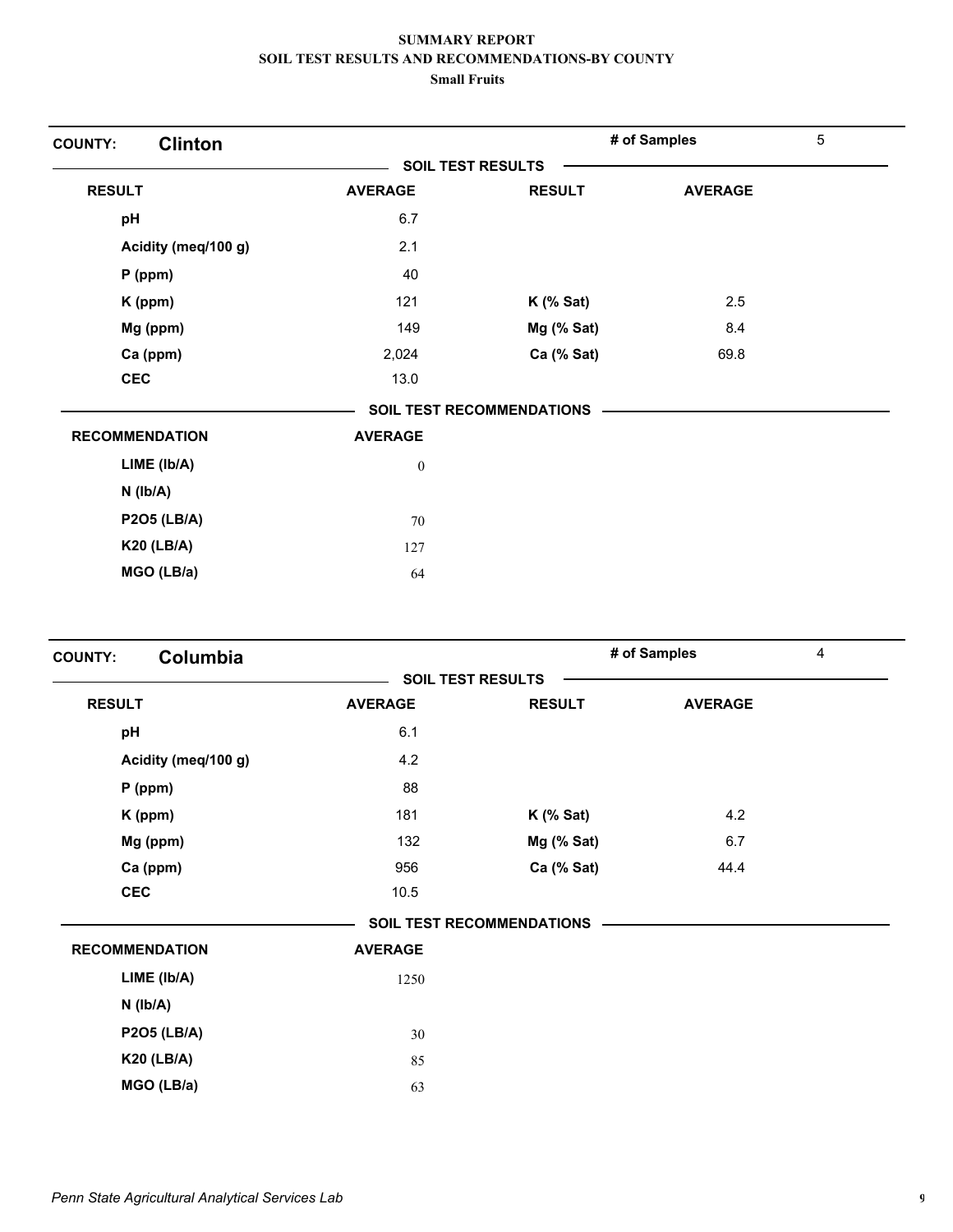| <b>Crawford</b><br><b>COUNTY:</b> |                          |                                  | # of Samples   | 8 |
|-----------------------------------|--------------------------|----------------------------------|----------------|---|
|                                   | <b>SOIL TEST RESULTS</b> |                                  |                |   |
| <b>RESULT</b>                     | <b>AVERAGE</b>           | <b>RESULT</b>                    | <b>AVERAGE</b> |   |
| pH                                | 6.4                      |                                  |                |   |
| Acidity (meq/100 g)               | 3.2                      |                                  |                |   |
| $P$ (ppm)                         | 95                       |                                  |                |   |
| K (ppm)                           | 122                      | $K$ (% Sat)                      | 2.2            |   |
| Mg (ppm)                          | 199                      | Mg (% Sat)                       | 2.7            |   |
| Ca (ppm)                          | 1,804                    | Ca (% Sat)                       | 61.6           |   |
| <b>CEC</b>                        | 14.1                     |                                  |                |   |
|                                   |                          | <b>SOIL TEST RECOMMENDATIONS</b> |                |   |
| <b>RECOMMENDATION</b>             | <b>AVERAGE</b>           |                                  |                |   |
| LIME (lb/A)                       | $\boldsymbol{0}$         |                                  |                |   |
| $N$ ( $lb/A$ )                    |                          |                                  |                |   |
| <b>P2O5 (LB/A)</b>                | 72                       |                                  |                |   |
| <b>K20 (LB/A)</b>                 | 111                      |                                  |                |   |
| MGO (LB/a)                        | 28                       |                                  |                |   |

| <b>Cumberland</b><br><b>COUNTY:</b> |                          |                                  | # of Samples   | 19 |
|-------------------------------------|--------------------------|----------------------------------|----------------|----|
|                                     | <b>SOIL TEST RESULTS</b> |                                  |                |    |
| <b>RESULT</b>                       | <b>AVERAGE</b>           | <b>RESULT</b>                    | <b>AVERAGE</b> |    |
| pH                                  | 6.1                      |                                  |                |    |
| Acidity (meq/100 g)                 | 5.0                      |                                  |                |    |
| $P$ (ppm)                           | 140                      |                                  |                |    |
| K (ppm)                             | 317                      | $K$ (% Sat)                      | 5.4            |    |
| Mg (ppm)                            | 212                      | Mg (% Sat)                       | 8.9            |    |
| Ca (ppm)                            | 1,650                    | Ca (% Sat)                       | 48.8           |    |
| <b>CEC</b>                          | 14.8                     |                                  |                |    |
|                                     |                          | <b>SOIL TEST RECOMMENDATIONS</b> |                |    |
| <b>RECOMMENDATION</b>               | <b>AVERAGE</b>           |                                  |                |    |
| LIME (Ib/A)                         | 263                      |                                  |                |    |
| $N$ ( $lb/A$ )                      |                          |                                  |                |    |
| <b>P2O5 (LB/A)</b>                  | 65                       |                                  |                |    |
| <b>K20 (LB/A)</b>                   | 124                      |                                  |                |    |
| MGO (LB/a)                          | 95                       |                                  |                |    |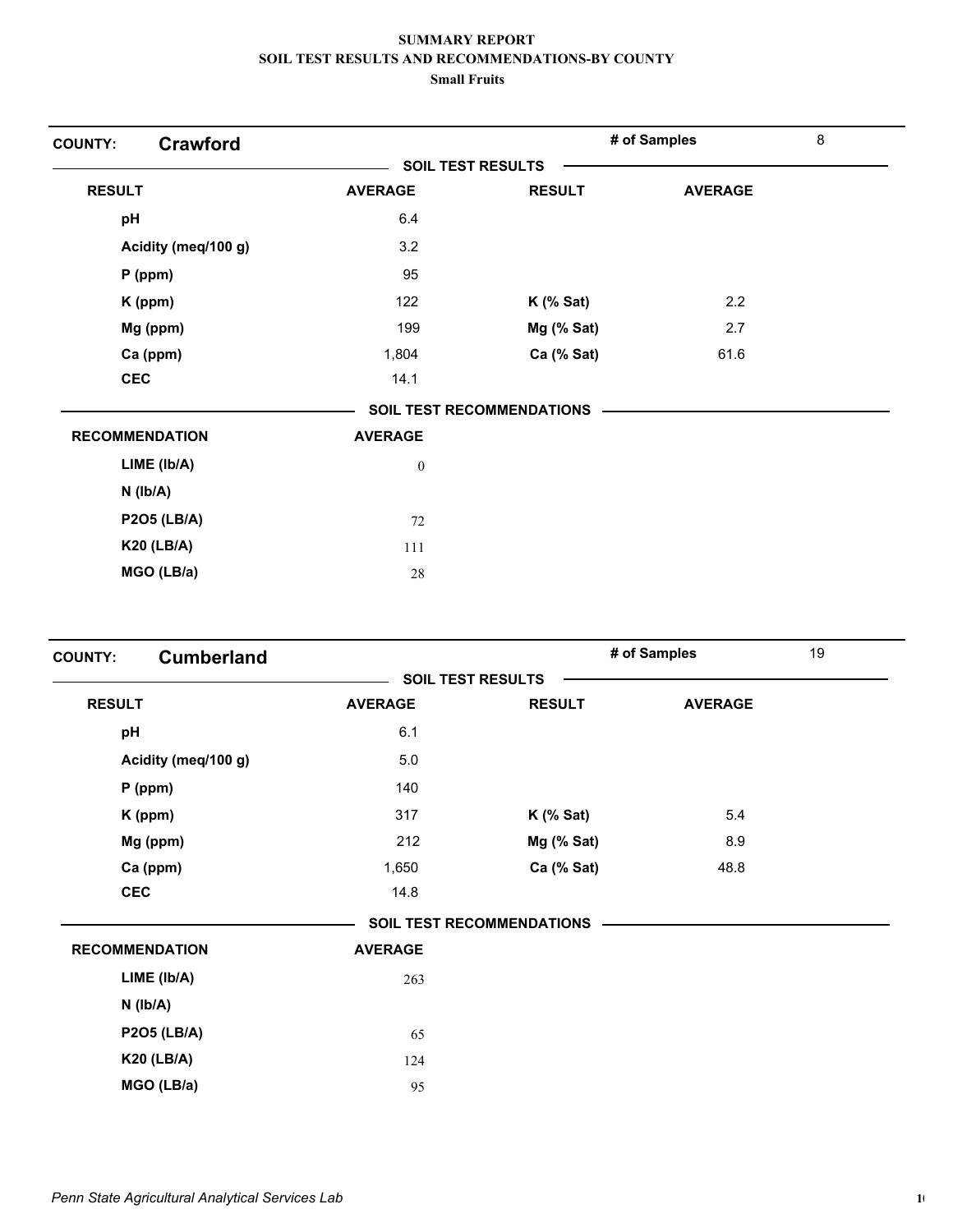| <b>Dauphin</b><br><b>COUNTY:</b> |                |                                  | # of Samples   | 18 |
|----------------------------------|----------------|----------------------------------|----------------|----|
|                                  |                | <b>SOIL TEST RESULTS</b>         |                |    |
| <b>RESULT</b>                    | <b>AVERAGE</b> | <b>RESULT</b>                    | <b>AVERAGE</b> |    |
| pH                               | $6.0\,$        |                                  |                |    |
| Acidity (meq/100 g)              | 4.7            |                                  |                |    |
| $P$ (ppm)                        | 104            |                                  |                |    |
| K (ppm)                          | 144            | $K$ (% Sat)                      | 3.2            |    |
| Mg (ppm)                         | 145            | Mg (% Sat)                       | 7.3            |    |
| Ca (ppm)                         | 1,114          | Ca (% Sat)                       | 49.9           |    |
| <b>CEC</b>                       | 11.8           |                                  |                |    |
|                                  |                | <b>SOIL TEST RECOMMENDATIONS</b> |                |    |
| <b>RECOMMENDATION</b>            | <b>AVERAGE</b> |                                  |                |    |
| LIME (Ib/A)                      | 500            |                                  |                |    |
| $N$ ( $lb/A$ )                   |                |                                  |                |    |
| <b>P2O5 (LB/A)</b>               | 40             |                                  |                |    |
| <b>K20 (LB/A)</b>                | 103            |                                  |                |    |
| MGO (LB/a)                       | 15             |                                  |                |    |

| <b>Delaware</b><br><b>COUNTY:</b> |                          |                                  | # of Samples   | 3 |
|-----------------------------------|--------------------------|----------------------------------|----------------|---|
|                                   | <b>SOIL TEST RESULTS</b> |                                  |                |   |
| <b>RESULT</b>                     | <b>AVERAGE</b>           | <b>RESULT</b>                    | <b>AVERAGE</b> |   |
| pH                                | 6.1                      |                                  |                |   |
| Acidity (meq/100 g)               | 5.1                      |                                  |                |   |
| $P$ (ppm)                         | 204                      |                                  |                |   |
| K (ppm)                           | 213                      | $K$ (% Sat)                      | 3.4            |   |
| Mg (ppm)                          | 282                      | $Mg$ (% Sat)                     | 6.1            |   |
| Ca (ppm)                          | 2,383                    | Ca (% Sat)                       | 49.8           |   |
| <b>CEC</b>                        | 17.7                     |                                  |                |   |
|                                   |                          | <b>SOIL TEST RECOMMENDATIONS</b> |                |   |
| <b>RECOMMENDATION</b>             | <b>AVERAGE</b>           |                                  |                |   |
| LIME (lb/A)                       | 1667                     |                                  |                |   |
| $N$ ( $Ib/A$ )                    |                          |                                  |                |   |
| <b>P2O5 (LB/A)</b>                | 70                       |                                  |                |   |
| <b>K20 (LB/A)</b>                 | 110                      |                                  |                |   |
| MGO (LB/a)                        | $\boldsymbol{0}$         |                                  |                |   |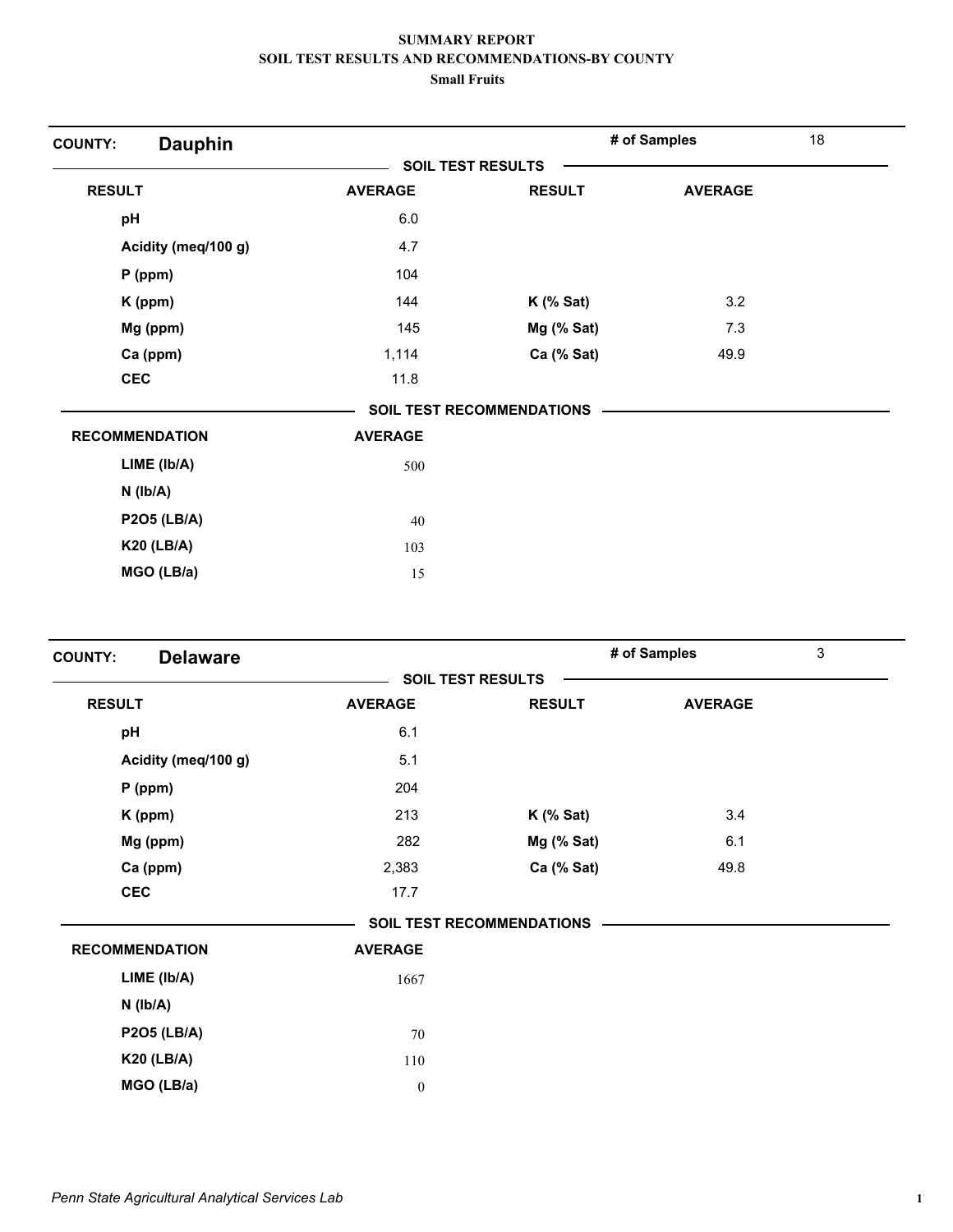| <b>Elk</b><br><b>COUNTY:</b> |                |                                  | # of Samples   | 3 |
|------------------------------|----------------|----------------------------------|----------------|---|
|                              |                | <b>SOIL TEST RESULTS</b>         |                |   |
| <b>RESULT</b>                | <b>AVERAGE</b> | <b>RESULT</b>                    | <b>AVERAGE</b> |   |
| pH                           | 6.0            |                                  |                |   |
| Acidity (meq/100 g)          | 4.6            |                                  |                |   |
| $P$ (ppm)                    | 31             |                                  |                |   |
| K (ppm)                      | 91             | $K$ (% Sat)                      | 1.7            |   |
| Mg (ppm)                     | 168            | Mg (% Sat)                       | 3.7            |   |
| Ca (ppm)                     | 1,616          | Ca (% Sat)                       | 54.4           |   |
| <b>CEC</b>                   | 14.3           |                                  |                |   |
|                              |                | <b>SOIL TEST RECOMMENDATIONS</b> |                |   |
| <b>RECOMMENDATION</b>        | <b>AVERAGE</b> |                                  |                |   |
| LIME (Ib/A)                  | $\bf{0}$       |                                  |                |   |
| $N$ ( $Ib/A$ )               |                |                                  |                |   |
| <b>P2O5 (LB/A)</b>           | 85             |                                  |                |   |
| <b>K20 (LB/A)</b>            | 110            |                                  |                |   |
| MGO (LB/a)                   | 47             |                                  |                |   |

| <b>Erie</b><br><b>COUNTY:</b> |                          |                                  | # of Samples   | 13 |
|-------------------------------|--------------------------|----------------------------------|----------------|----|
|                               | <b>SOIL TEST RESULTS</b> |                                  |                |    |
| <b>RESULT</b>                 | <b>AVERAGE</b>           | <b>RESULT</b>                    | <b>AVERAGE</b> |    |
| pH                            | 6.4                      |                                  |                |    |
| Acidity (meq/100 g)           | 2.8                      |                                  |                |    |
| $P$ (ppm)                     | 68                       |                                  |                |    |
| K (ppm)                       | 153                      | $K$ (% Sat)                      | 3.7            |    |
| Mg (ppm)                      | 154                      | Mg (% Sat)                       | 6.3            |    |
| Ca (ppm)                      | 1,360                    | Ca (% Sat)                       | 57.1           |    |
| <b>CEC</b>                    | 11.2                     |                                  |                |    |
|                               |                          | <b>SOIL TEST RECOMMENDATIONS</b> |                |    |
| <b>RECOMMENDATION</b>         | <b>AVERAGE</b>           |                                  |                |    |
| LIME (Ib/A)                   | 923                      |                                  |                |    |
| $N$ ( $Ib/A$ )                |                          |                                  |                |    |
| <b>P2O5 (LB/A)</b>            | 58                       |                                  |                |    |
| <b>K20 (LB/A)</b>             | 90                       |                                  |                |    |
| MGO (LB/a)                    | 30                       |                                  |                |    |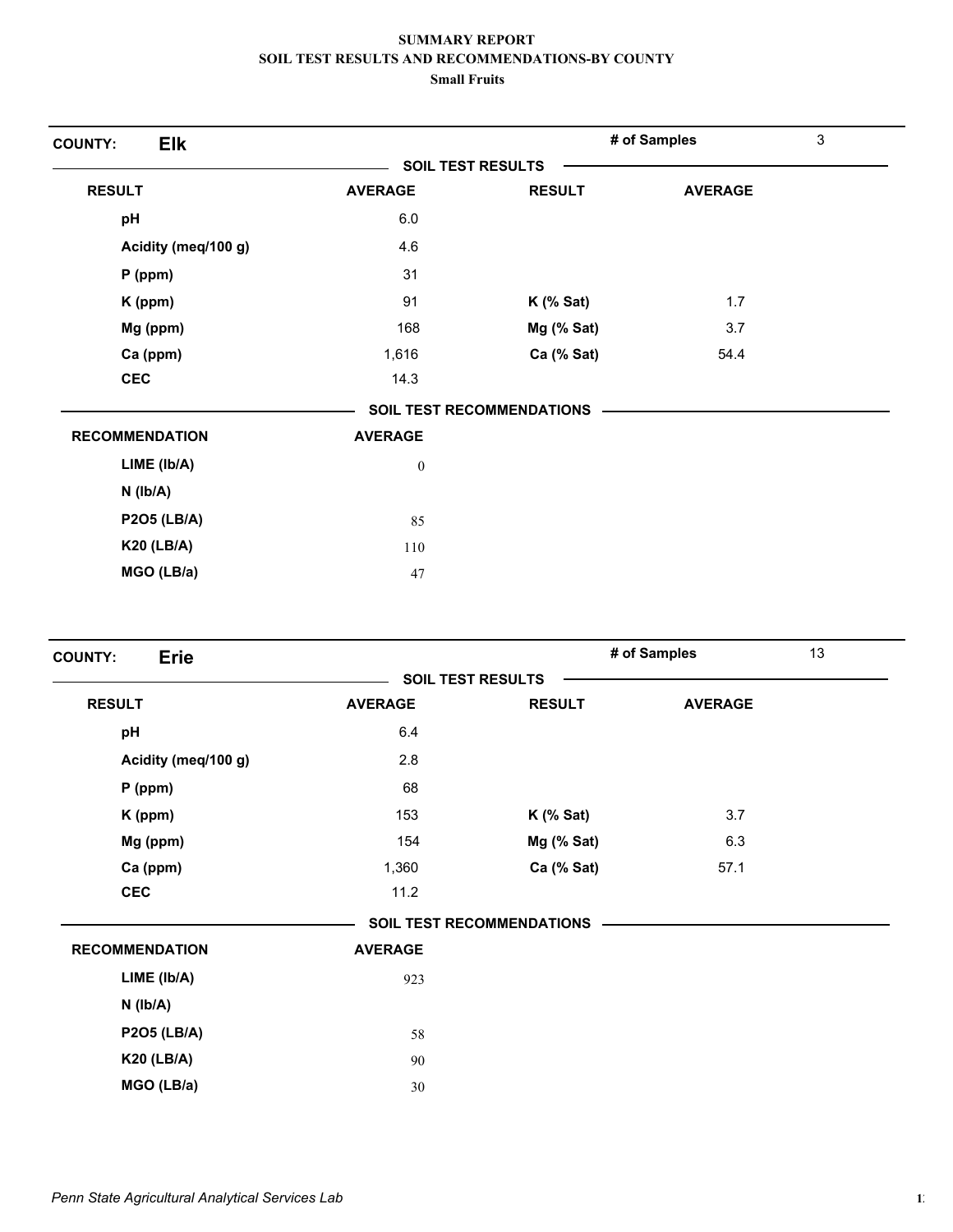| <b>Fayette</b><br><b>COUNTY:</b> |                |                                  | # of Samples   | $\,6\,$ |
|----------------------------------|----------------|----------------------------------|----------------|---------|
|                                  |                | <b>SOIL TEST RESULTS</b>         |                |         |
| <b>RESULT</b>                    | <b>AVERAGE</b> | <b>RESULT</b>                    | <b>AVERAGE</b> |         |
| pH                               | 5.4            |                                  |                |         |
| Acidity (meq/100 g)              | 9.8            |                                  |                |         |
| $P$ (ppm)                        | 271            |                                  |                |         |
| K (ppm)                          | 326            | $K$ (% Sat)                      | 4.1            |         |
| Mg (ppm)                         | 219            | Mg (% Sat)                       | 9.2            |         |
| Ca (ppm)                         | 1,288          | Ca (% Sat)                       | 34.8           |         |
| <b>CEC</b>                       | 18.3           |                                  |                |         |
|                                  |                | <b>SOIL TEST RECOMMENDATIONS</b> |                |         |
| <b>RECOMMENDATION</b>            | <b>AVERAGE</b> |                                  |                |         |
| $LIME$ ( $lb/A$ )                | 1000           |                                  |                |         |
| $N$ ( $Ib/A$ )                   |                |                                  |                |         |
| <b>P2O5 (LB/A)</b>               | 80             |                                  |                |         |
| <b>K20 (LB/A)</b>                | 82             |                                  |                |         |
| MGO (LB/a)                       | 20             |                                  |                |         |

| <b>Forest</b><br><b>COUNTY:</b> |                  |                                  | # of Samples   | 3 |
|---------------------------------|------------------|----------------------------------|----------------|---|
|                                 |                  | <b>SOIL TEST RESULTS</b>         |                |   |
| <b>RESULT</b>                   | <b>AVERAGE</b>   | <b>RESULT</b>                    | <b>AVERAGE</b> |   |
| pH                              | 5.9              |                                  |                |   |
| Acidity (meq/100 g)             | 5.7              |                                  |                |   |
| $P$ (ppm)                       | 65               |                                  |                |   |
| K (ppm)                         | 94               | $K$ (% Sat)                      | 2.1            |   |
| Mg (ppm)                        | 139              | Mg (% Sat)                       | 6.5            |   |
| Ca (ppm)                        | 792              | Ca (% Sat)                       | 37.7           |   |
| <b>CEC</b>                      | 11.1             |                                  |                |   |
|                                 |                  | <b>SOIL TEST RECOMMENDATIONS</b> |                |   |
| <b>RECOMMENDATION</b>           | <b>AVERAGE</b>   |                                  |                |   |
| LIME (Ib/A)                     | $\boldsymbol{0}$ |                                  |                |   |
| $N$ ( $Ib/A$ )                  |                  |                                  |                |   |
| <b>P2O5 (LB/A)</b>              | $70\,$           |                                  |                |   |
| <b>K20 (LB/A)</b>               | 110              |                                  |                |   |
| MGO (LB/a)                      | 115              |                                  |                |   |
|                                 |                  |                                  |                |   |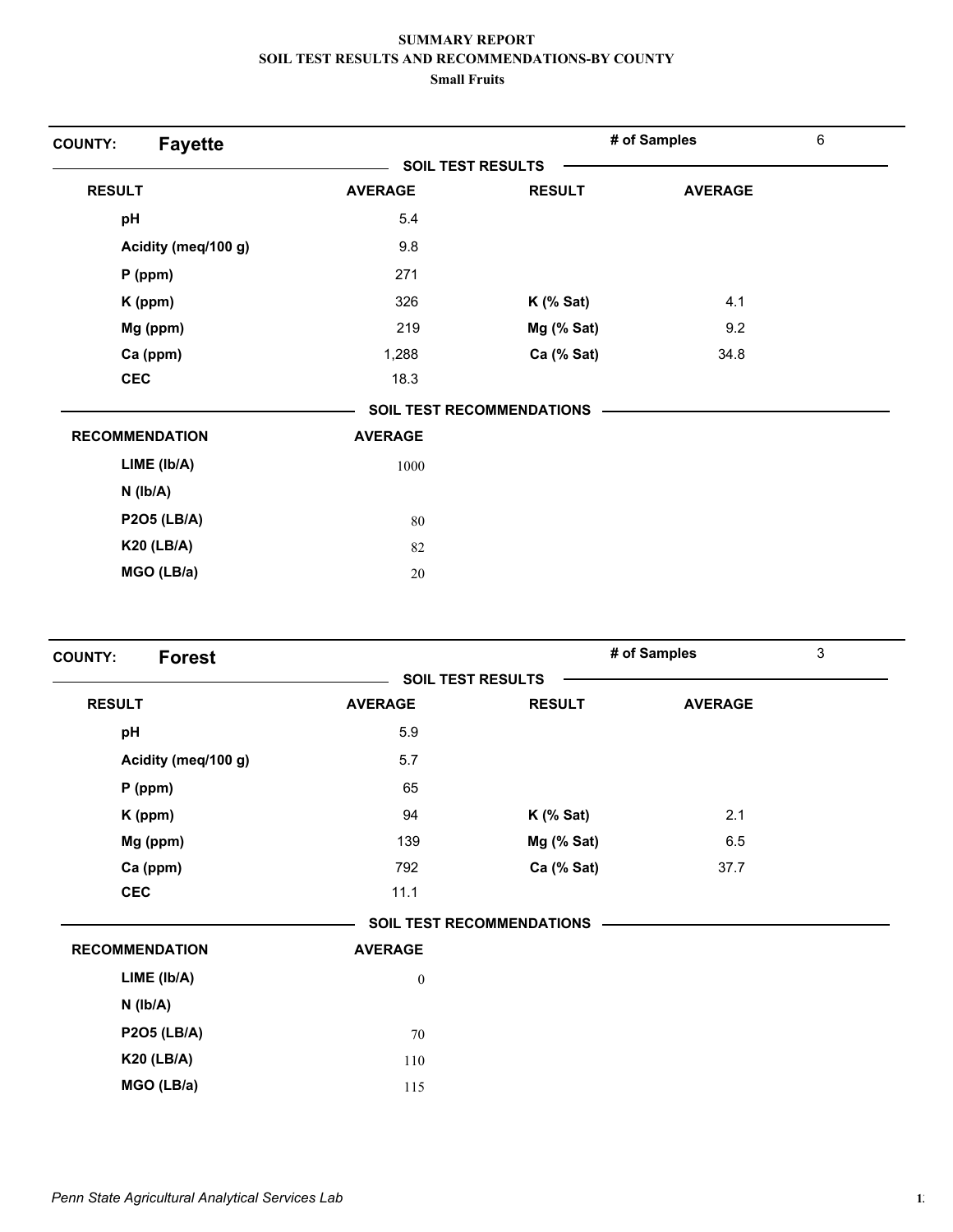| <b>Franklin</b><br><b>COUNTY:</b> |                          |                                  | # of Samples   | $\boldsymbol{9}$ |
|-----------------------------------|--------------------------|----------------------------------|----------------|------------------|
|                                   | <b>SOIL TEST RESULTS</b> |                                  |                |                  |
| <b>RESULT</b>                     | <b>AVERAGE</b>           | <b>RESULT</b>                    | <b>AVERAGE</b> |                  |
| pH                                | 6.2                      |                                  |                |                  |
| Acidity (meq/100 g)               | 4.6                      |                                  |                |                  |
| $P$ (ppm)                         | 95                       |                                  |                |                  |
| K (ppm)                           | 212                      | $K$ (% Sat)                      | 3.8            |                  |
| Mg (ppm)                          | 178                      | Mg (% Sat)                       | 2.0            |                  |
| Ca (ppm)                          | 2,299                    | Ca (% Sat)                       | 59.8           |                  |
| <b>CEC</b>                        | 15.8                     |                                  |                |                  |
|                                   |                          | <b>SOIL TEST RECOMMENDATIONS</b> |                |                  |
| <b>RECOMMENDATION</b>             | <b>AVERAGE</b>           |                                  |                |                  |
| LIME (lb/A)                       | $\boldsymbol{0}$         |                                  |                |                  |
| $N$ ( $lb/A$ )                    |                          |                                  |                |                  |
| <b>P2O5 (LB/A)</b>                | 60                       |                                  |                |                  |
| <b>K20 (LB/A)</b>                 | 108                      |                                  |                |                  |
| MGO (LB/a)                        | 173                      |                                  |                |                  |

| <b>Fulton</b><br><b>COUNTY:</b> |                  |                                  | # of Samples   | $\mathbf{1}$ |
|---------------------------------|------------------|----------------------------------|----------------|--------------|
|                                 |                  | <b>SOIL TEST RESULTS</b>         |                |              |
| <b>RESULT</b>                   | <b>AVERAGE</b>   | <b>RESULT</b>                    | <b>AVERAGE</b> |              |
| pH                              | 5.9              |                                  |                |              |
| Acidity (meq/100 g)             | 3.9              |                                  |                |              |
| $P$ (ppm)                       | 23               |                                  |                |              |
| K (ppm)                         | 83               | $K$ (% Sat)                      | 2.4            |              |
| Mg (ppm)                        | 93               | $Mg$ (% Sat)                     | 8.6            |              |
| Ca (ppm)                        | 828              | Ca (% Sat)                       | 45.9           |              |
| <b>CEC</b>                      | 9.0              |                                  |                |              |
|                                 |                  | <b>SOIL TEST RECOMMENDATIONS</b> |                |              |
| <b>RECOMMENDATION</b>           | <b>AVERAGE</b>   |                                  |                |              |
| $LIME$ ( $lb/A$ )               | 3000             |                                  |                |              |
| $N$ ( $lb/A$ )                  |                  |                                  |                |              |
| <b>P2O5 (LB/A)</b>              | 70               |                                  |                |              |
| <b>K20 (LB/A)</b>               | 110              |                                  |                |              |
| MGO (LB/a)                      | $\boldsymbol{0}$ |                                  |                |              |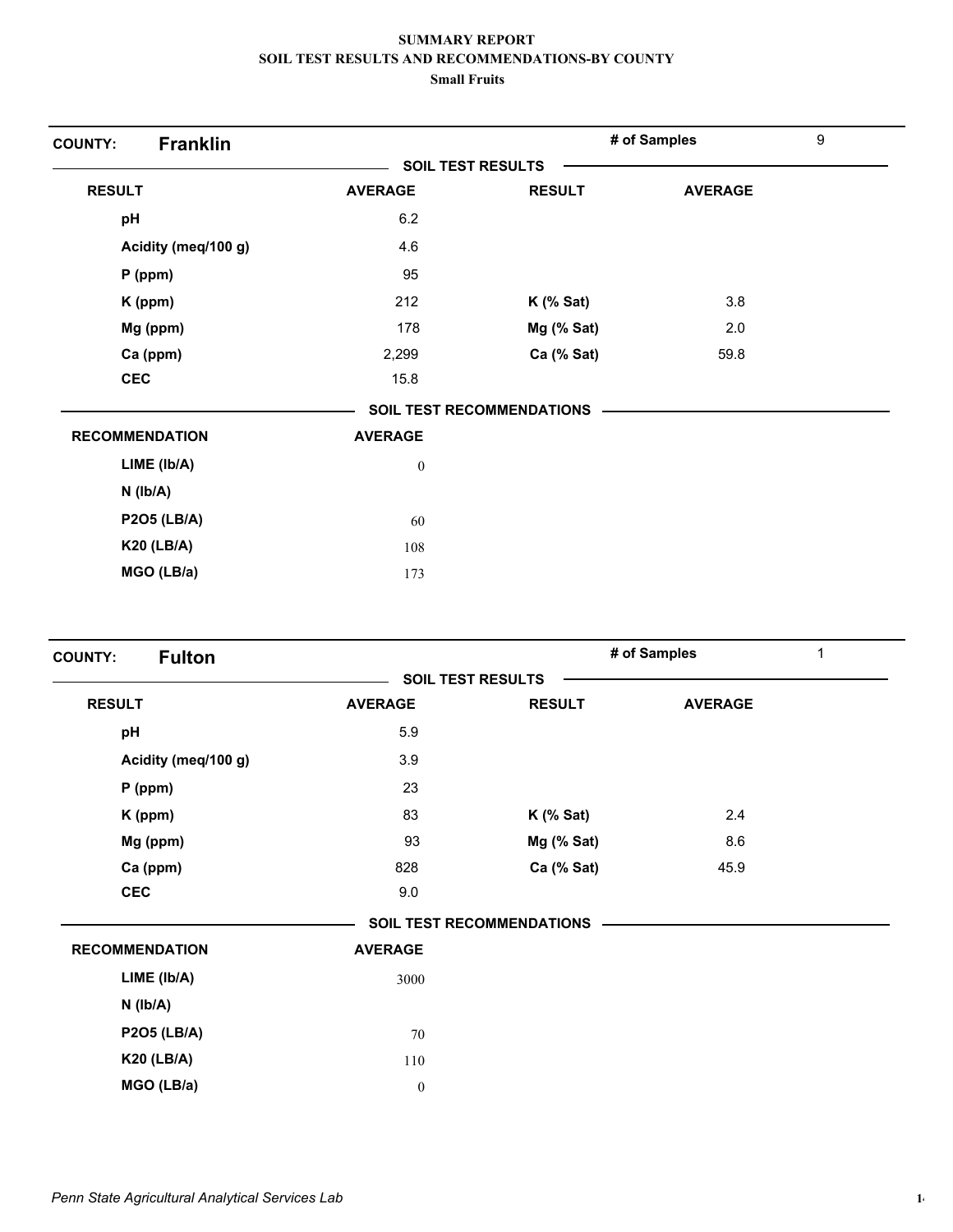| Huntingdon<br><b>COUNTY:</b> |                          |                                  | # of Samples   | 19 |
|------------------------------|--------------------------|----------------------------------|----------------|----|
|                              | <b>SOIL TEST RESULTS</b> |                                  |                |    |
| <b>RESULT</b>                | <b>AVERAGE</b>           | <b>RESULT</b>                    | <b>AVERAGE</b> |    |
| pH                           | 5.9                      |                                  |                |    |
| Acidity (meq/100 g)          | 5.9                      |                                  |                |    |
| $P$ (ppm)                    | 385                      |                                  |                |    |
| K (ppm)                      | 121                      | $K$ (% Sat)                      | 1.5            |    |
| Mg (ppm)                     | 558                      | Mg (% Sat)                       | 18.0           |    |
| Ca (ppm)                     | 2,815                    | Ca (% Sat)                       | 56.3           |    |
| <b>CEC</b>                   | 23.6                     |                                  |                |    |
|                              |                          | <b>SOIL TEST RECOMMENDATIONS</b> |                |    |
| <b>RECOMMENDATION</b>        | <b>AVERAGE</b>           |                                  |                |    |
| LIME (Ib/A)                  | $\boldsymbol{0}$         |                                  |                |    |
| $N$ ( $lb/A$ )               |                          |                                  |                |    |
| <b>P2O5 (LB/A)</b>           |                          |                                  |                |    |
| <b>K20 (LB/A)</b>            | 98                       |                                  |                |    |
| MGO (LB/a)                   | 13                       |                                  |                |    |

| Indiana<br><b>COUNTY:</b> |                |                                  | # of Samples   | 16 |
|---------------------------|----------------|----------------------------------|----------------|----|
|                           |                | <b>SOIL TEST RESULTS</b>         |                |    |
| <b>RESULT</b>             | <b>AVERAGE</b> | <b>RESULT</b>                    | <b>AVERAGE</b> |    |
| pH                        | 5.9            |                                  |                |    |
| Acidity (meq/100 g)       | 6.9            |                                  |                |    |
| $P$ (ppm)                 | 57             |                                  |                |    |
| K (ppm)                   | 154            | $K$ (% Sat)                      | 2.7            |    |
| Mg (ppm)                  | 154            | $Mg$ (% Sat)                     | 5.4            |    |
| Ca (ppm)                  | 1,478          | Ca (% Sat)                       | 45.6           |    |
| <b>CEC</b>                | 15.3           |                                  |                |    |
|                           |                | <b>SOIL TEST RECOMMENDATIONS</b> |                |    |
| <b>RECOMMENDATION</b>     | <b>AVERAGE</b> |                                  |                |    |
| LIME (Ib/A)               | 281            |                                  |                |    |
| $N$ ( $lb/A$ )            |                |                                  |                |    |
| <b>P2O5 (LB/A)</b>        | 83             |                                  |                |    |
| <b>K20 (LB/A)</b>         | 111            |                                  |                |    |
| MGO (LB/a)                | 111            |                                  |                |    |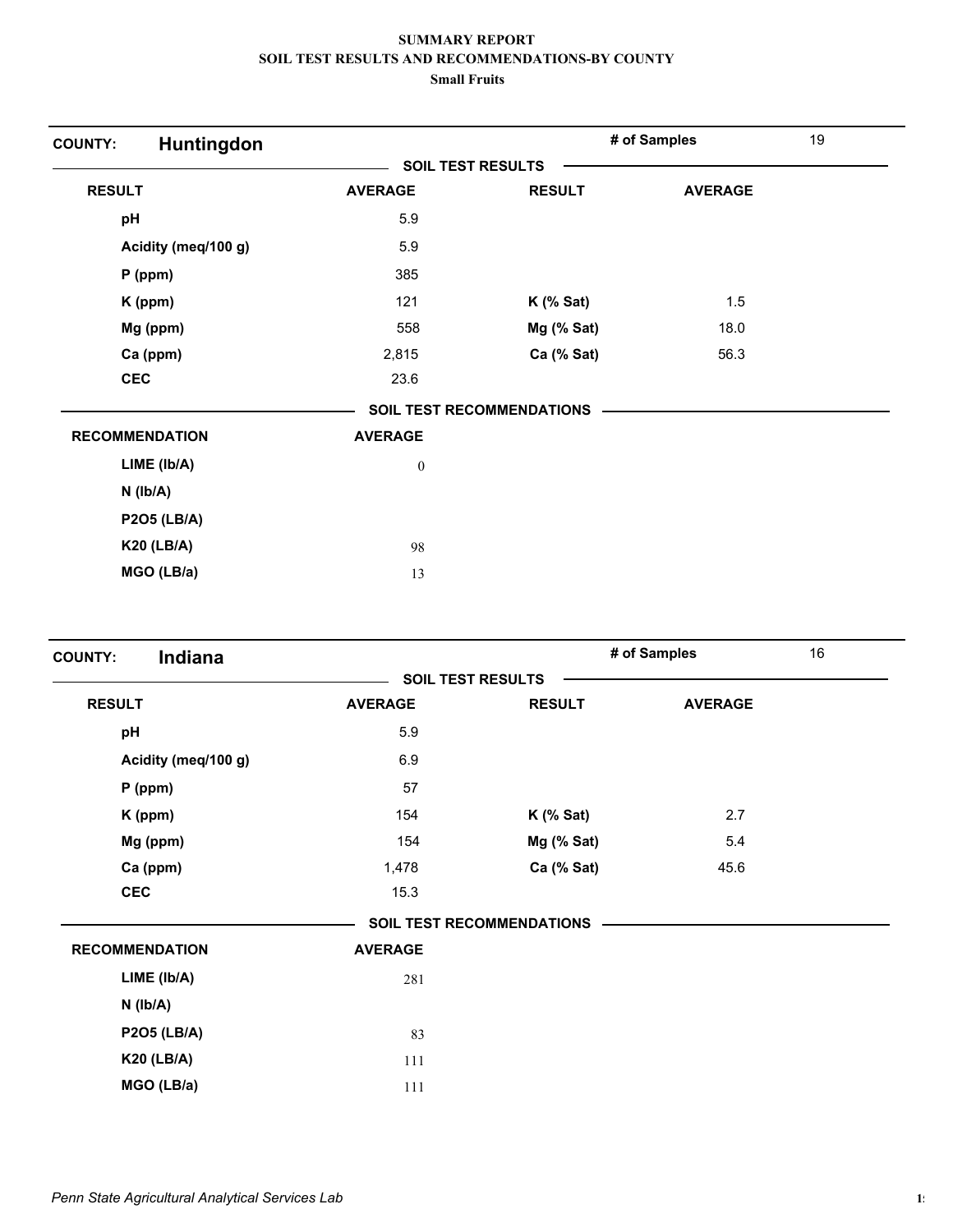| <b>Jefferson</b><br><b>COUNTY:</b> |                |                                  | # of Samples   | 6 |
|------------------------------------|----------------|----------------------------------|----------------|---|
|                                    |                | <b>SOIL TEST RESULTS</b>         |                |   |
| <b>RESULT</b>                      | <b>AVERAGE</b> | <b>RESULT</b>                    | <b>AVERAGE</b> |   |
| pH                                 | 5.6            |                                  |                |   |
| Acidity (meq/100 g)                | 7.8            |                                  |                |   |
| $P$ (ppm)                          | 80             |                                  |                |   |
| K (ppm)                            | 150            | $K$ (% Sat)                      | 2.8            |   |
| Mg (ppm)                           | 142            | Mg (% Sat)                       | 2.6            |   |
| Ca (ppm)                           | 1,024          | Ca (% Sat)                       | 38.6           |   |
| <b>CEC</b>                         | 14.3           |                                  |                |   |
|                                    |                | <b>SOIL TEST RECOMMENDATIONS</b> |                |   |
| <b>RECOMMENDATION</b>              | <b>AVERAGE</b> |                                  |                |   |
| LIME (Ib/A)                        | 1833           |                                  |                |   |
| $N$ ( $Ib/A$ )                     |                |                                  |                |   |
| <b>P2O5 (LB/A)</b>                 | 74             |                                  |                |   |
| <b>K20 (LB/A)</b>                  | 76             |                                  |                |   |
| MGO (LB/a)                         | 110            |                                  |                |   |

| Juniata<br><b>COUNTY:</b> |                  |                                  | # of Samples<br>$\mathbf{1}$ |  |  |
|---------------------------|------------------|----------------------------------|------------------------------|--|--|
|                           |                  | <b>SOIL TEST RESULTS</b>         |                              |  |  |
| <b>RESULT</b>             | <b>AVERAGE</b>   | <b>RESULT</b>                    | <b>AVERAGE</b>               |  |  |
| pH                        | 6.9              |                                  |                              |  |  |
| Acidity (meq/100 g)       | 0.0              |                                  |                              |  |  |
| $P$ (ppm)                 | 566              |                                  |                              |  |  |
| K (ppm)                   | 741              | $K$ (% Sat)                      | 9.6                          |  |  |
| Mg (ppm)                  | 359              | $Mg$ (% Sat)                     | 15.0                         |  |  |
| Ca (ppm)                  | 3,154            | Ca (% Sat)                       | 75.4                         |  |  |
| <b>CEC</b>                | 19.9             |                                  |                              |  |  |
|                           |                  | <b>SOIL TEST RECOMMENDATIONS</b> |                              |  |  |
| <b>RECOMMENDATION</b>     | <b>AVERAGE</b>   |                                  |                              |  |  |
| LIME (Ib/A)               | $\boldsymbol{0}$ |                                  |                              |  |  |
| $N$ ( $Ib/A$ )            |                  |                                  |                              |  |  |
| <b>P2O5 (LB/A)</b>        |                  |                                  |                              |  |  |
| <b>K20 (LB/A)</b>         |                  |                                  |                              |  |  |
| MGO (LB/a)                |                  |                                  |                              |  |  |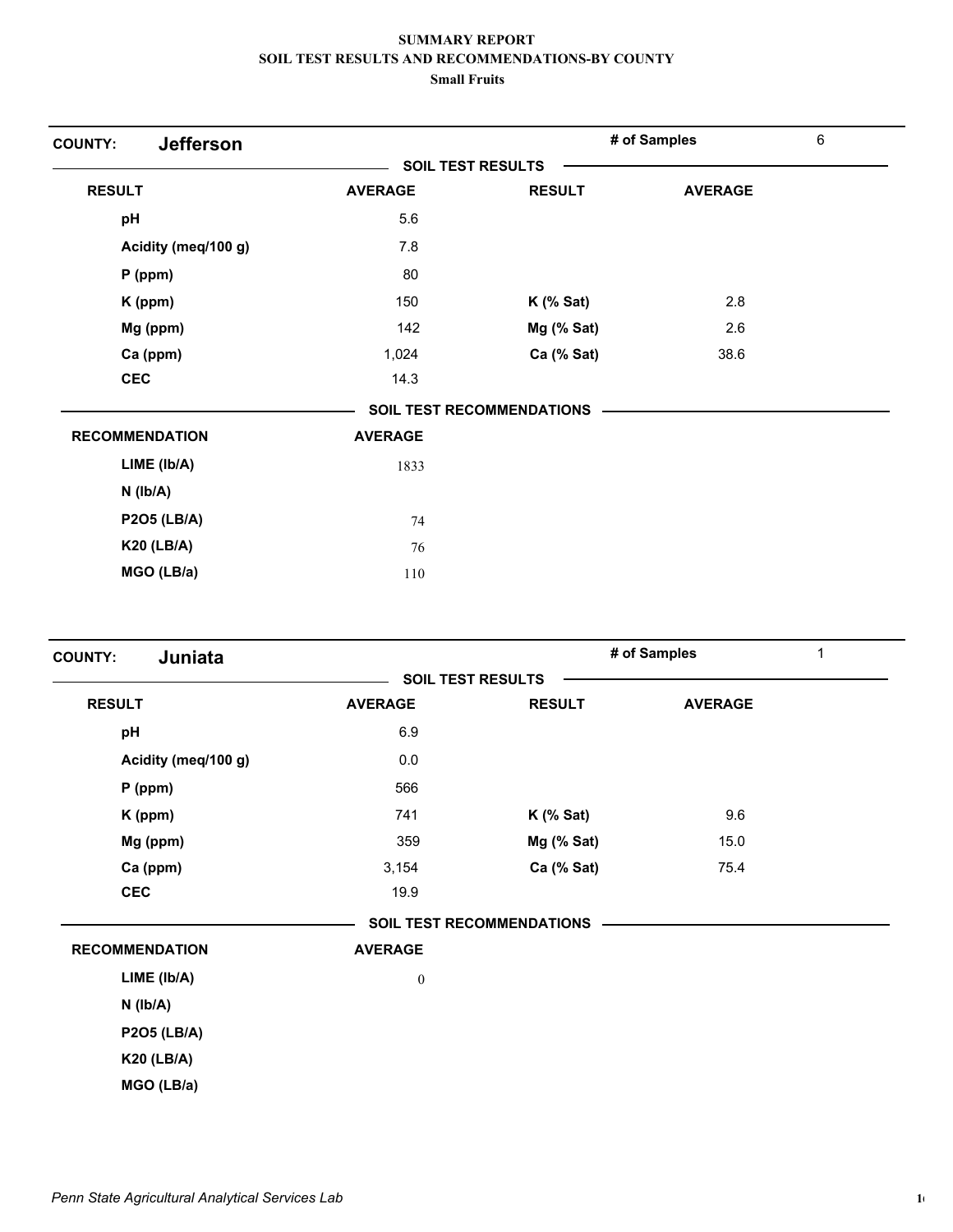| Lackawanna<br><b>COUNTY:</b> |                |                                  | # of Samples   | 15 |
|------------------------------|----------------|----------------------------------|----------------|----|
|                              |                | <b>SOIL TEST RESULTS</b>         |                |    |
| <b>RESULT</b>                | <b>AVERAGE</b> | <b>RESULT</b>                    | <b>AVERAGE</b> |    |
| pH                           | 5.8            |                                  |                |    |
| Acidity (meq/100 g)          | 6.0            |                                  |                |    |
| $P$ (ppm)                    | 150            |                                  |                |    |
| K (ppm)                      | 159            | $K$ (% Sat)                      | 3.3            |    |
| Mg (ppm)                     | 137            | Mg (% Sat)                       | 5.7            |    |
| Ca (ppm)                     | 984            | Ca (% Sat)                       | 40.8           |    |
| <b>CEC</b>                   | 12.5           |                                  |                |    |
|                              |                | <b>SOIL TEST RECOMMENDATIONS</b> |                |    |
| <b>RECOMMENDATION</b>        | <b>AVERAGE</b> |                                  |                |    |
| LIME (Ib/A)                  | 467            |                                  |                |    |
| $N$ ( $Ib/A$ )               |                |                                  |                |    |
| <b>P2O5 (LB/A)</b>           | 50             |                                  |                |    |
| <b>K20 (LB/A)</b>            | 109            |                                  |                |    |
| MGO (LB/a)                   | 135            |                                  |                |    |

| <b>Lancaster</b><br><b>COUNTY:</b> |                  |                                  | # of Samples   | 11 |
|------------------------------------|------------------|----------------------------------|----------------|----|
|                                    |                  | <b>SOIL TEST RESULTS</b>         |                |    |
| <b>RESULT</b>                      | <b>AVERAGE</b>   | <b>RESULT</b>                    | <b>AVERAGE</b> |    |
| pH                                 | 6.1              |                                  |                |    |
| Acidity (meq/100 g)                | 4.9              |                                  |                |    |
| $P$ (ppm)                          | 189              |                                  |                |    |
| K (ppm)                            | 244              | $K$ (% Sat)                      | 3.9            |    |
| Mg (ppm)                           | 235              | $Mg$ (% Sat)                     | 12.3           |    |
| Ca (ppm)                           | 2,036            | Ca (% Sat)                       | 56.8           |    |
| <b>CEC</b>                         | 16.4             |                                  |                |    |
|                                    |                  | <b>SOIL TEST RECOMMENDATIONS</b> |                |    |
| <b>RECOMMENDATION</b>              | <b>AVERAGE</b>   |                                  |                |    |
| LIME (Ib/A)                        | $\boldsymbol{0}$ |                                  |                |    |
| $N$ ( $Ib/A$ )                     |                  |                                  |                |    |
| <b>P2O5 (LB/A)</b>                 |                  |                                  |                |    |
| <b>K20 (LB/A)</b>                  | 111              |                                  |                |    |
| MGO (LB/a)                         | 81               |                                  |                |    |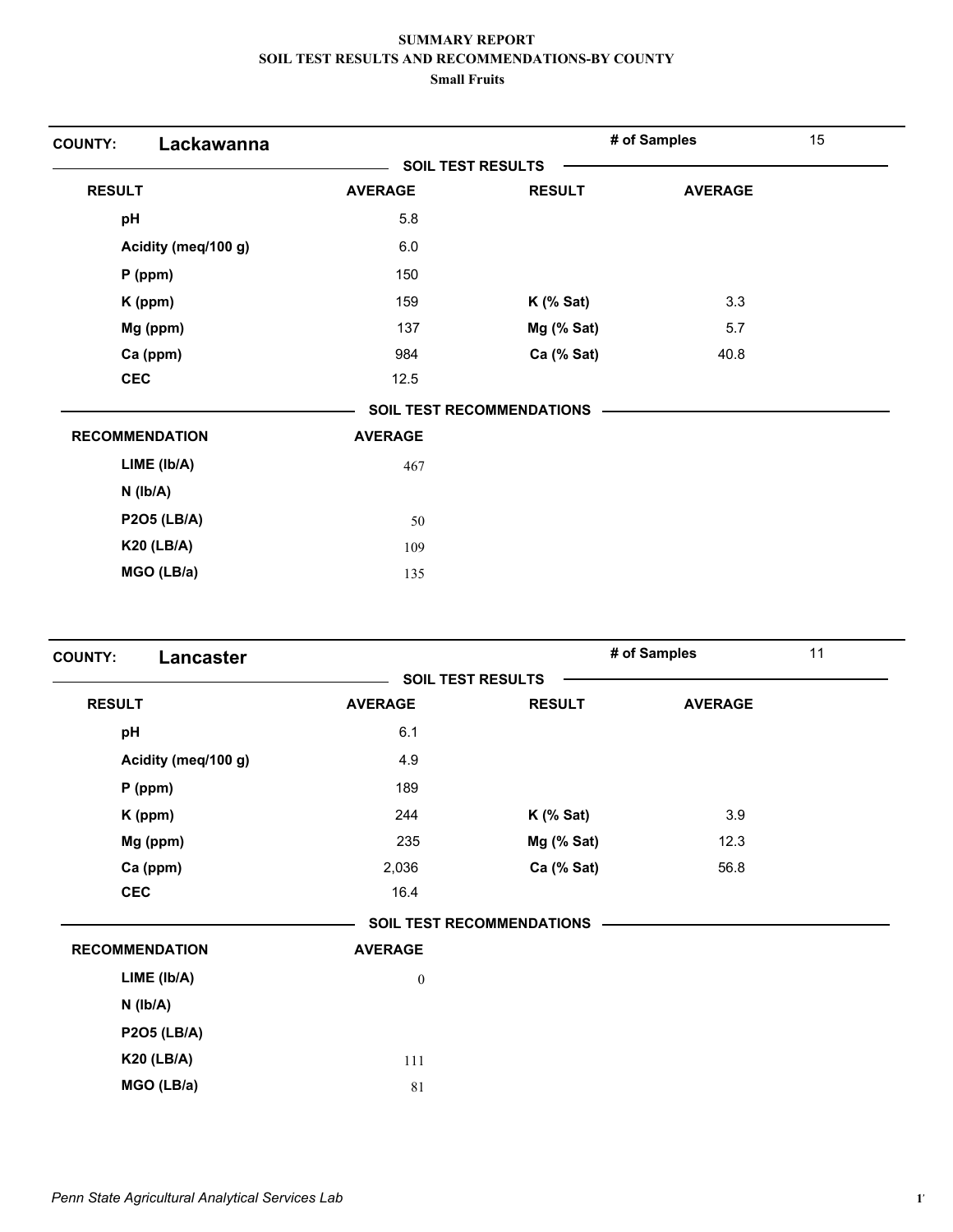| <b>COUNTY:</b><br><b>Lawrence</b> |                          |                                  | # of Samples   | 17 |
|-----------------------------------|--------------------------|----------------------------------|----------------|----|
|                                   | <b>SOIL TEST RESULTS</b> |                                  |                |    |
| <b>RESULT</b>                     | <b>AVERAGE</b>           | <b>RESULT</b>                    | <b>AVERAGE</b> |    |
| pH                                | 6.4                      |                                  |                |    |
| Acidity (meq/100 g)               | 3.2                      |                                  |                |    |
| $P$ (ppm)                         | 35                       |                                  |                |    |
| K (ppm)                           | 83                       | $K$ (% Sat)                      | 2.3            |    |
| Mg (ppm)                          | 48                       | Mg (% Sat)                       | 12.3           |    |
| Ca (ppm)                          | 995                      | Ca (% Sat)                       | 61.0           |    |
| <b>CEC</b>                        | 8.8                      |                                  |                |    |
|                                   |                          | <b>SOIL TEST RECOMMENDATIONS</b> |                |    |
| <b>RECOMMENDATION</b>             | <b>AVERAGE</b>           |                                  |                |    |
| LIME (Ib/A)                       | 235                      |                                  |                |    |
| $N$ ( $lb/A$ )                    |                          |                                  |                |    |
| <b>P2O5 (LB/A)</b>                | 83                       |                                  |                |    |
| <b>K20 (LB/A)</b>                 | 136                      |                                  |                |    |
| MGO (LB/a)                        | 90                       |                                  |                |    |

| Lehigh<br><b>COUNTY:</b> |                          |                                  | # of Samples   | 28 |
|--------------------------|--------------------------|----------------------------------|----------------|----|
|                          | <b>SOIL TEST RESULTS</b> |                                  |                |    |
| <b>RESULT</b>            | <b>AVERAGE</b>           | <b>RESULT</b>                    | <b>AVERAGE</b> |    |
| pH                       | 6.3                      |                                  |                |    |
| Acidity (meq/100 g)      | 4.2                      |                                  |                |    |
| $P$ (ppm)                | 108                      |                                  |                |    |
| K (ppm)                  | 233                      | $K$ (% Sat)                      | 4.6            |    |
| Mg (ppm)                 | 253                      | $Mg$ (% Sat)                     | 9.3            |    |
| Ca (ppm)                 | 1,247                    | Ca (% Sat)                       | 46.2           |    |
| <b>CEC</b>               | 13.1                     |                                  |                |    |
|                          |                          | <b>SOIL TEST RECOMMENDATIONS</b> |                |    |
| <b>RECOMMENDATION</b>    | <b>AVERAGE</b>           |                                  |                |    |
| LIME (Ib/A)              | 1714                     |                                  |                |    |
| $N$ ( $lb/A$ )           |                          |                                  |                |    |
| <b>P2O5 (LB/A)</b>       |                          |                                  |                |    |
| <b>K20 (LB/A)</b>        | 140                      |                                  |                |    |
| MGO (LB/a)               | 22                       |                                  |                |    |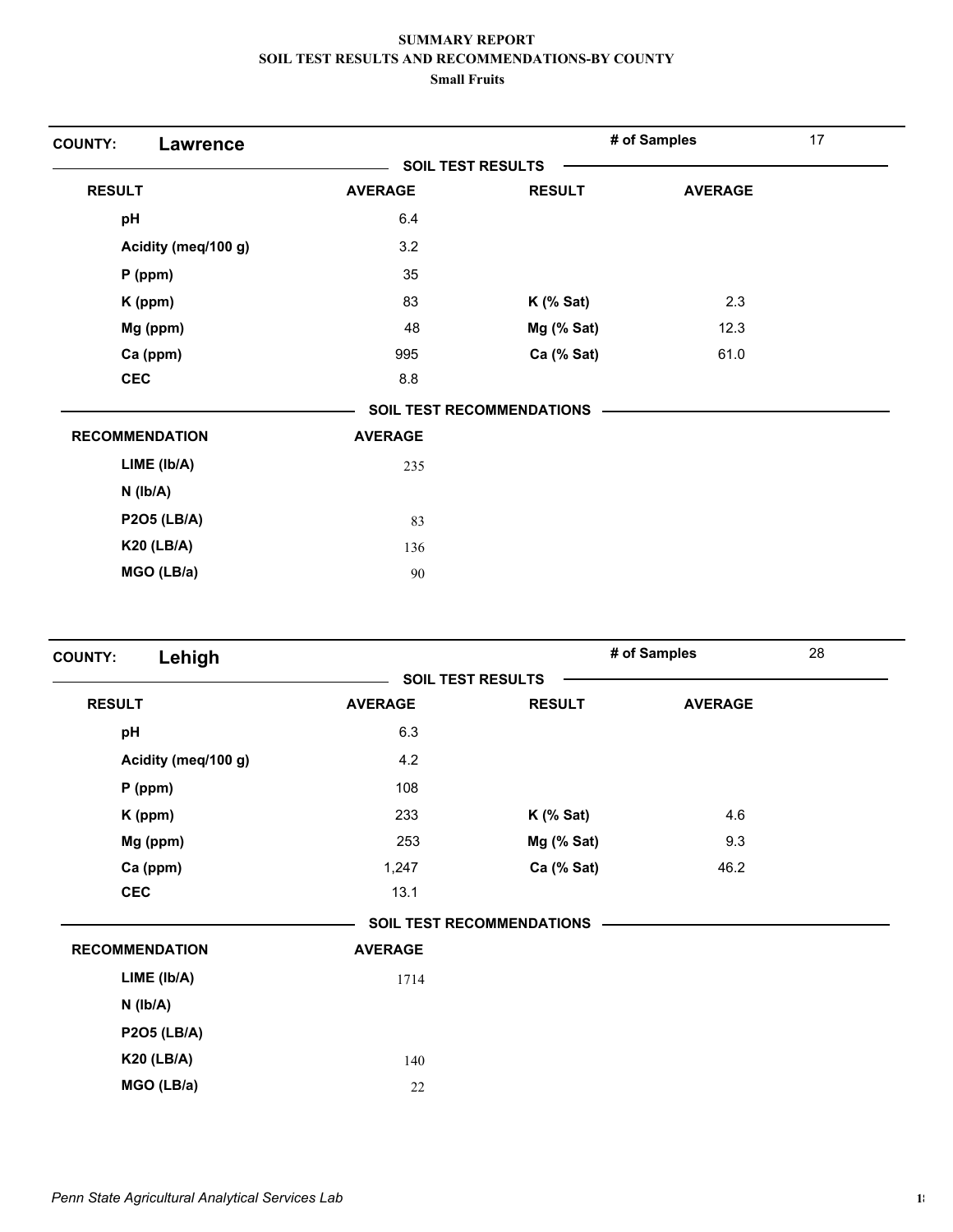| <b>COUNTY:</b><br>Luzerne |                          |                                  | # of Samples   | 10 |
|---------------------------|--------------------------|----------------------------------|----------------|----|
|                           | <b>SOIL TEST RESULTS</b> |                                  |                |    |
| <b>RESULT</b>             | <b>AVERAGE</b>           | <b>RESULT</b>                    | <b>AVERAGE</b> |    |
| pH                        | 5.4                      |                                  |                |    |
| Acidity (meq/100 g)       | 7.2                      |                                  |                |    |
| $P$ (ppm)                 | 107                      |                                  |                |    |
| K (ppm)                   | 112                      | $K$ (% Sat)                      | 2.1            |    |
| Mg (ppm)                  | 104                      | Mg (% Sat)                       | 3.3            |    |
| Ca (ppm)                  | 1,037                    | Ca (% Sat)                       | 37.1           |    |
| <b>CEC</b>                | 13.6                     |                                  |                |    |
|                           |                          | <b>SOIL TEST RECOMMENDATIONS</b> |                |    |
| <b>RECOMMENDATION</b>     | <b>AVERAGE</b>           |                                  |                |    |
| LIME (Ib/A)               | 600                      |                                  |                |    |
| $N$ ( $lb/A$ )            |                          |                                  |                |    |
| <b>P2O5 (LB/A)</b>        | 90                       |                                  |                |    |
| <b>K20 (LB/A)</b>         | 108                      |                                  |                |    |
| MGO (LB/a)                | 77                       |                                  |                |    |

| Lycoming              |                |                                  | # of Samples   | 10 |
|-----------------------|----------------|----------------------------------|----------------|----|
|                       |                | <b>SOIL TEST RESULTS</b>         |                |    |
| <b>RESULT</b>         | <b>AVERAGE</b> | <b>RESULT</b>                    | <b>AVERAGE</b> |    |
| pH                    | 6.3            |                                  |                |    |
| Acidity (meq/100 g)   | 3.7            |                                  |                |    |
| $P$ (ppm)             | 192            |                                  |                |    |
| K (ppm)               | 182            | $K$ (% Sat)                      | 4.0            |    |
| Mg (ppm)              | 148            | Mg (% Sat)                       | 3.0            |    |
| Ca (ppm)              | 1,673          | Ca (% Sat)                       | 58.3           |    |
| <b>CEC</b>            | 12.5           |                                  |                |    |
|                       |                | <b>SOIL TEST RECOMMENDATIONS</b> |                |    |
| <b>RECOMMENDATION</b> | <b>AVERAGE</b> |                                  |                |    |
| $LIME$ ( $lb/A$ )     | 450            |                                  |                |    |
| $N$ ( $lb/A$ )        |                |                                  |                |    |
| <b>P2O5 (LB/A)</b>    | 60             |                                  |                |    |
| <b>K20 (LB/A)</b>     | 84             |                                  |                |    |
| MGO (LB/a)            | 44             |                                  |                |    |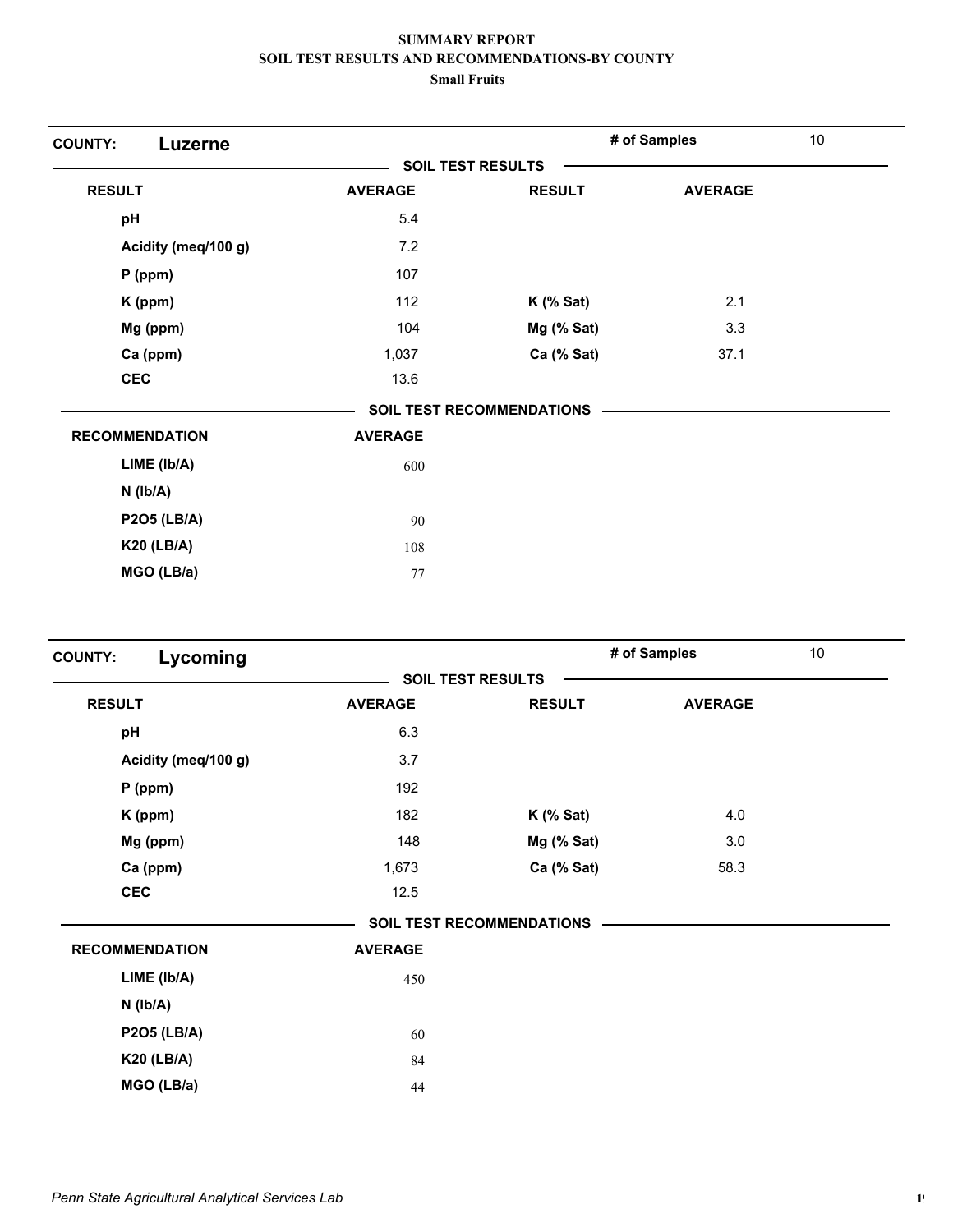| <b>McKean</b><br><b>COUNTY:</b> |                          |                                  | # of Samples   | $\overline{2}$ |
|---------------------------------|--------------------------|----------------------------------|----------------|----------------|
|                                 | <b>SOIL TEST RESULTS</b> |                                  |                |                |
| <b>RESULT</b>                   | <b>AVERAGE</b>           | <b>RESULT</b>                    | <b>AVERAGE</b> |                |
| pH                              | 6.6                      |                                  |                |                |
| Acidity (meq/100 g)             | 2.3                      |                                  |                |                |
| $P$ (ppm)                       | 69                       |                                  |                |                |
| K (ppm)                         | 315                      | $K$ (% Sat)                      | 4.5            |                |
| Mg (ppm)                        | 227                      | $Mg$ (% Sat)                     | 10.8           |                |
| Ca (ppm)                        | 2,856                    | Ca (% Sat)                       | 65.8           |                |
| <b>CEC</b>                      | 15.7                     |                                  |                |                |
|                                 |                          | <b>SOIL TEST RECOMMENDATIONS</b> |                |                |
| <b>RECOMMENDATION</b>           | <b>AVERAGE</b>           |                                  |                |                |
| LIME (Ib/A)                     | $\boldsymbol{0}$         |                                  |                |                |
| $N$ ( $Ib/A$ )                  |                          |                                  |                |                |
| <b>P2O5 (LB/A)</b>              | 50                       |                                  |                |                |
| <b>K20 (LB/A)</b>               | 140                      |                                  |                |                |
| MGO (LB/a)                      | $\boldsymbol{0}$         |                                  |                |                |

| <b>Mercer</b><br><b>COUNTY:</b> |                          |                                  | # of Samples   | 9 |
|---------------------------------|--------------------------|----------------------------------|----------------|---|
|                                 | <b>SOIL TEST RESULTS</b> |                                  |                |   |
| <b>RESULT</b>                   | <b>AVERAGE</b>           | <b>RESULT</b>                    | <b>AVERAGE</b> |   |
| pH                              | 6.2                      |                                  |                |   |
| Acidity (meq/100 g)             | 3.6                      |                                  |                |   |
| $P$ (ppm)                       | 75                       |                                  |                |   |
| K (ppm)                         | 192                      | $K$ (% Sat)                      | 4.7            |   |
| Mg (ppm)                        | 119                      | Mg (% Sat)                       | 3.2            |   |
| Ca (ppm)                        | 1,124                    | Ca (% Sat)                       | 54.9           |   |
| <b>CEC</b>                      | 10.7                     |                                  |                |   |
|                                 |                          | <b>SOIL TEST RECOMMENDATIONS</b> |                |   |
| <b>RECOMMENDATION</b>           | <b>AVERAGE</b>           |                                  |                |   |
| LIME (Ib/A)                     | 2000                     |                                  |                |   |
| $N$ ( $Ib/A$ )                  |                          |                                  |                |   |
| <b>P2O5 (LB/A)</b>              | 57                       |                                  |                |   |
| <b>K20 (LB/A)</b>               | 85                       |                                  |                |   |
| MGO (LB/a)                      | 107                      |                                  |                |   |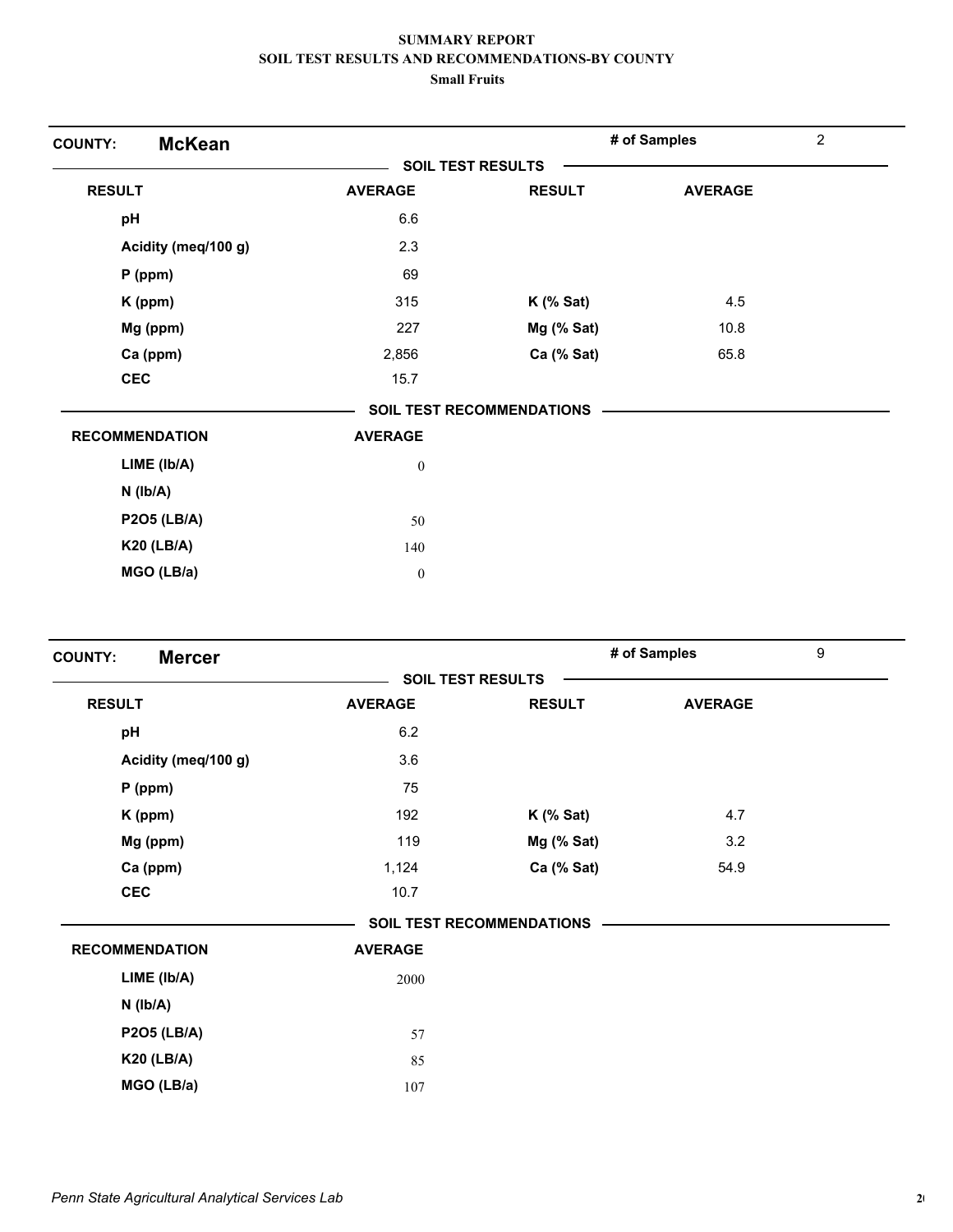| <b>Mifflin</b><br><b>COUNTY:</b> |                          |                                  | # of Samples   | 4 |
|----------------------------------|--------------------------|----------------------------------|----------------|---|
|                                  | <b>SOIL TEST RESULTS</b> |                                  |                |   |
| <b>RESULT</b>                    | <b>AVERAGE</b>           | <b>RESULT</b>                    | <b>AVERAGE</b> |   |
| pH                               | 5.6                      |                                  |                |   |
| Acidity (meq/100 g)              | 4.4                      |                                  |                |   |
| $P$ (ppm)                        | 37                       |                                  |                |   |
| K (ppm)                          | 149                      | $K$ (% Sat)                      | 3.4            |   |
| Mg (ppm)                         | 94                       | Mg (% Sat)                       | 3.4            |   |
| Ca (ppm)                         | 1,048                    | Ca (% Sat)                       | 46.3           |   |
| <b>CEC</b>                       | 10.8                     |                                  |                |   |
|                                  |                          | <b>SOIL TEST RECOMMENDATIONS</b> |                |   |
| <b>RECOMMENDATION</b>            | <b>AVERAGE</b>           |                                  |                |   |
| LIME (Ib/A)                      | 750                      |                                  |                |   |
| $N$ ( $Ib/A$ )                   |                          |                                  |                |   |
| <b>P2O5 (LB/A)</b>               | 80                       |                                  |                |   |
| <b>K20 (LB/A)</b>                | 125                      |                                  |                |   |
| MGO (LB/a)                       | 98                       |                                  |                |   |

| <b>Monroe</b><br><b>COUNTY:</b> |                          |                                  | # of Samples   | 4 |
|---------------------------------|--------------------------|----------------------------------|----------------|---|
|                                 | <b>SOIL TEST RESULTS</b> |                                  |                |   |
| <b>RESULT</b>                   | <b>AVERAGE</b>           | <b>RESULT</b>                    | <b>AVERAGE</b> |   |
| pH                              | 6.4                      |                                  |                |   |
| Acidity (meq/100 g)             | 2.7                      |                                  |                |   |
| $P$ (ppm)                       | 101                      |                                  |                |   |
| K (ppm)                         | 129                      | $K$ (% Sat)                      | 2.2            |   |
| Mg (ppm)                        | 217                      | $Mg$ (% Sat)                     | 9.0            |   |
| Ca (ppm)                        | 1,805                    | Ca (% Sat)                       | 59.5           |   |
| <b>CEC</b>                      | 13.2                     |                                  |                |   |
|                                 |                          | <b>SOIL TEST RECOMMENDATIONS</b> |                |   |
| <b>RECOMMENDATION</b>           | <b>AVERAGE</b>           |                                  |                |   |
| LIME (Ib/A)                     | 500                      |                                  |                |   |
| $N$ ( $lb/A$ )                  |                          |                                  |                |   |
| <b>P2O5 (LB/A)</b>              | $70\,$                   |                                  |                |   |
| <b>K20 (LB/A)</b>               | 113                      |                                  |                |   |
| MGO (LB/a)                      | $\boldsymbol{0}$         |                                  |                |   |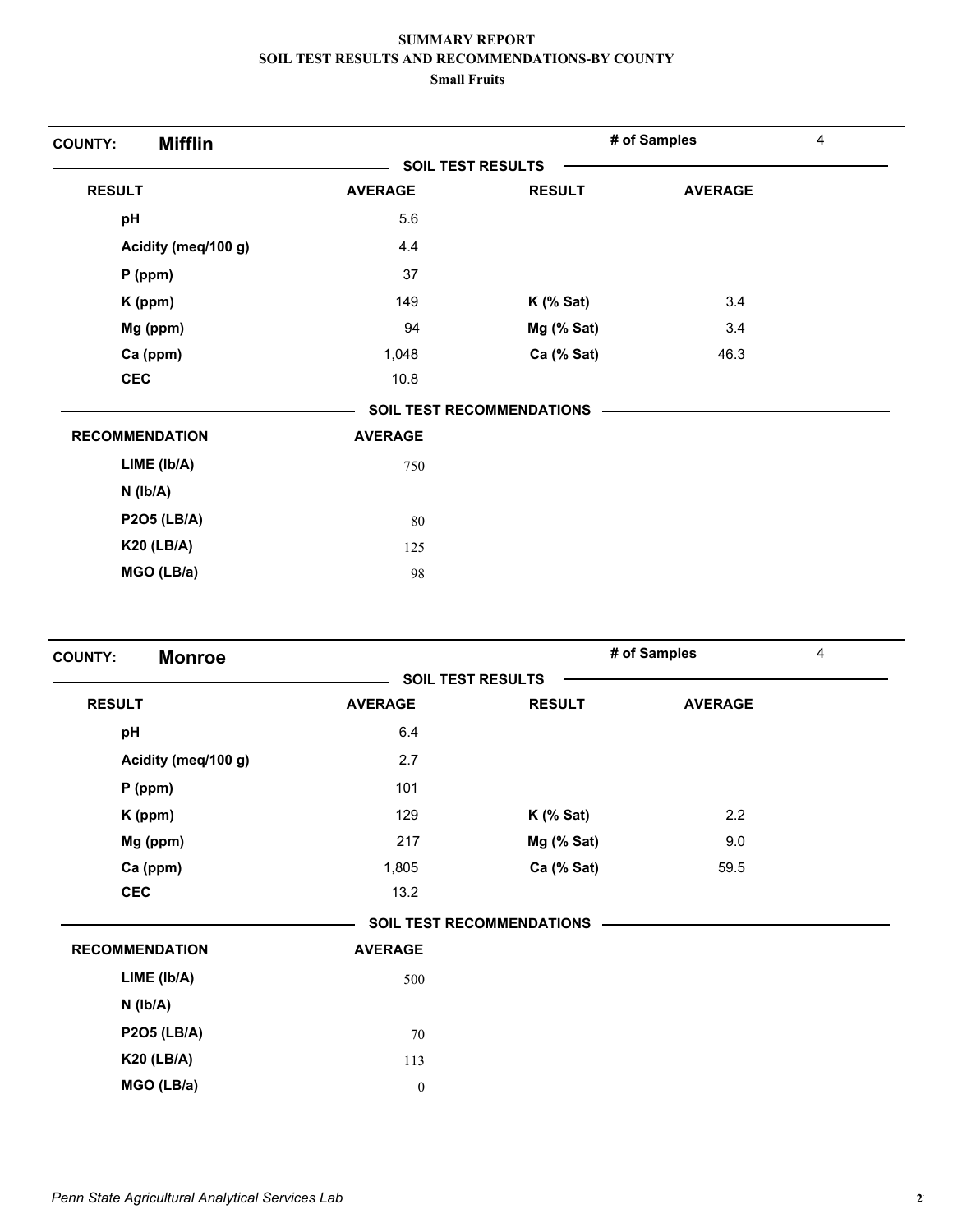| <b>Montgomery</b><br><b>COUNTY:</b> |                          |                                  | # of Samples   | 15 |
|-------------------------------------|--------------------------|----------------------------------|----------------|----|
|                                     | <b>SOIL TEST RESULTS</b> |                                  |                |    |
| <b>RESULT</b>                       | <b>AVERAGE</b>           | <b>RESULT</b>                    | <b>AVERAGE</b> |    |
| pH                                  | 6.2                      |                                  |                |    |
| Acidity (meq/100 g)                 | 4.1                      |                                  |                |    |
| $P$ (ppm)                           | 143                      |                                  |                |    |
| K (ppm)                             | 214                      | $K$ (% Sat)                      | 3.2            |    |
| Mg (ppm)                            | 260                      | Mg (% Sat)                       | 8.0            |    |
| Ca (ppm)                            | 2,224                    | Ca (% Sat)                       | 61.6           |    |
| <b>CEC</b>                          | 17.2                     |                                  |                |    |
|                                     |                          | <b>SOIL TEST RECOMMENDATIONS</b> |                |    |
| <b>RECOMMENDATION</b>               | <b>AVERAGE</b>           |                                  |                |    |
| LIME (Ib/A)                         | $\boldsymbol{0}$         |                                  |                |    |
| $N$ ( $lb/A$ )                      |                          |                                  |                |    |
| <b>P2O5 (LB/A)</b>                  | 60                       |                                  |                |    |
| <b>K20 (LB/A)</b>                   | 93                       |                                  |                |    |
| MGO (LB/a)                          | 7                        |                                  |                |    |

| <b>Montour</b><br><b>COUNTY:</b> |                          |                                  | # of Samples   | 3 |
|----------------------------------|--------------------------|----------------------------------|----------------|---|
|                                  | <b>SOIL TEST RESULTS</b> |                                  |                |   |
| <b>RESULT</b>                    | <b>AVERAGE</b>           | <b>RESULT</b>                    | <b>AVERAGE</b> |   |
| pH                               | 5.1                      |                                  |                |   |
| Acidity (meq/100 g)              | 11.5                     |                                  |                |   |
| $P$ (ppm)                        | 196                      |                                  |                |   |
| K (ppm)                          | 154                      | $K$ (% Sat)                      | 3.0            |   |
| Mg (ppm)                         | 90                       | $Mg$ (% Sat)                     | 2.2            |   |
| Ca (ppm)                         | 769                      | Ca (% Sat)                       | 26.7           |   |
| <b>CEC</b>                       | 15.6                     |                                  |                |   |
|                                  |                          | <b>SOIL TEST RECOMMENDATIONS</b> |                |   |
| <b>RECOMMENDATION</b>            | <b>AVERAGE</b>           |                                  |                |   |
| LIME (Ib/A)                      | 1333                     |                                  |                |   |
| $N$ ( $lb/A$ )                   |                          |                                  |                |   |
| <b>P2O5 (LB/A)</b>               |                          |                                  |                |   |
| <b>K20 (LB/A)</b>                | 95                       |                                  |                |   |
| MGO (LB/a)                       | 153                      |                                  |                |   |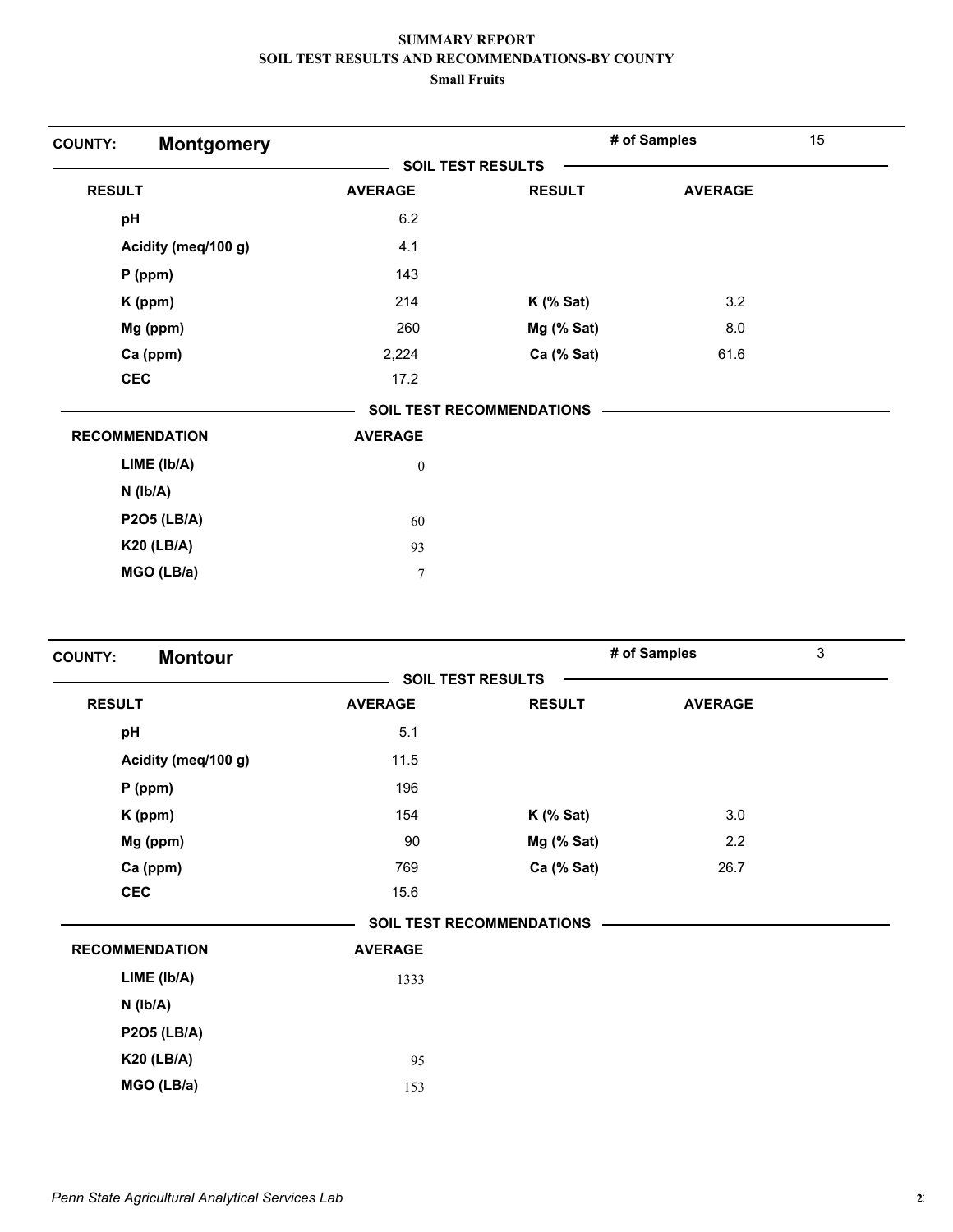| Northampton<br><b>COUNTY:</b> |                          |                                  | # of Samples   | 7 |
|-------------------------------|--------------------------|----------------------------------|----------------|---|
|                               | <b>SOIL TEST RESULTS</b> |                                  |                |   |
| <b>RESULT</b>                 | <b>AVERAGE</b>           | <b>RESULT</b>                    | <b>AVERAGE</b> |   |
| pH                            | 6.2                      |                                  |                |   |
| Acidity (meq/100 g)           | 4.7                      |                                  |                |   |
| $P$ (ppm)                     | 116                      |                                  |                |   |
| K (ppm)                       | 175                      | $K$ (% Sat)                      | 3.1            |   |
| Mg (ppm)                      | 200                      | $Mg$ (% Sat)                     | 11.6           |   |
| Ca (ppm)                      | 1,677                    | Ca (% Sat)                       | 53.3           |   |
| <b>CEC</b>                    | 14.6                     |                                  |                |   |
|                               |                          | <b>SOIL TEST RECOMMENDATIONS</b> |                |   |
| <b>RECOMMENDATION</b>         | <b>AVERAGE</b>           |                                  |                |   |
| LIME (Ib/A)                   | $\mathbf{0}$             |                                  |                |   |
| $N$ ( $Ib/A$ )                |                          |                                  |                |   |
| <b>P2O5 (LB/A)</b>            | 70                       |                                  |                |   |
| <b>K20 (LB/A)</b>             | 125                      |                                  |                |   |
| MGO (LB/a)                    | 36                       |                                  |                |   |

| Northumberland<br><b>COUNTY:</b> |                          |                                  | # of Samples   | 4 |
|----------------------------------|--------------------------|----------------------------------|----------------|---|
|                                  | <b>SOIL TEST RESULTS</b> |                                  |                |   |
| <b>RESULT</b>                    | <b>AVERAGE</b>           | <b>RESULT</b>                    | <b>AVERAGE</b> |   |
| pH                               | 6.2                      |                                  |                |   |
| Acidity (meq/100 g)              | 4.0                      |                                  |                |   |
| $P$ (ppm)                        | 180                      |                                  |                |   |
| K (ppm)                          | 234                      | $K$ (% Sat)                      | 4.5            |   |
| Mg (ppm)                         | 189                      | $Mg$ (% Sat)                     | 14.0           |   |
| Ca (ppm)                         | 1,285                    | Ca (% Sat)                       | 52.2           |   |
| <b>CEC</b>                       | 12.6                     |                                  |                |   |
|                                  |                          | <b>SOIL TEST RECOMMENDATIONS</b> |                |   |
| <b>RECOMMENDATION</b>            | <b>AVERAGE</b>           |                                  |                |   |
| LIME (Ib/A)                      | $\boldsymbol{0}$         |                                  |                |   |
| $N$ ( $lb/A$ )                   |                          |                                  |                |   |
| <b>P2O5 (LB/A)</b>               | 80                       |                                  |                |   |
| <b>K20 (LB/A)</b>                | 120                      |                                  |                |   |
| MGO (LB/a)                       | 55                       |                                  |                |   |
|                                  |                          |                                  |                |   |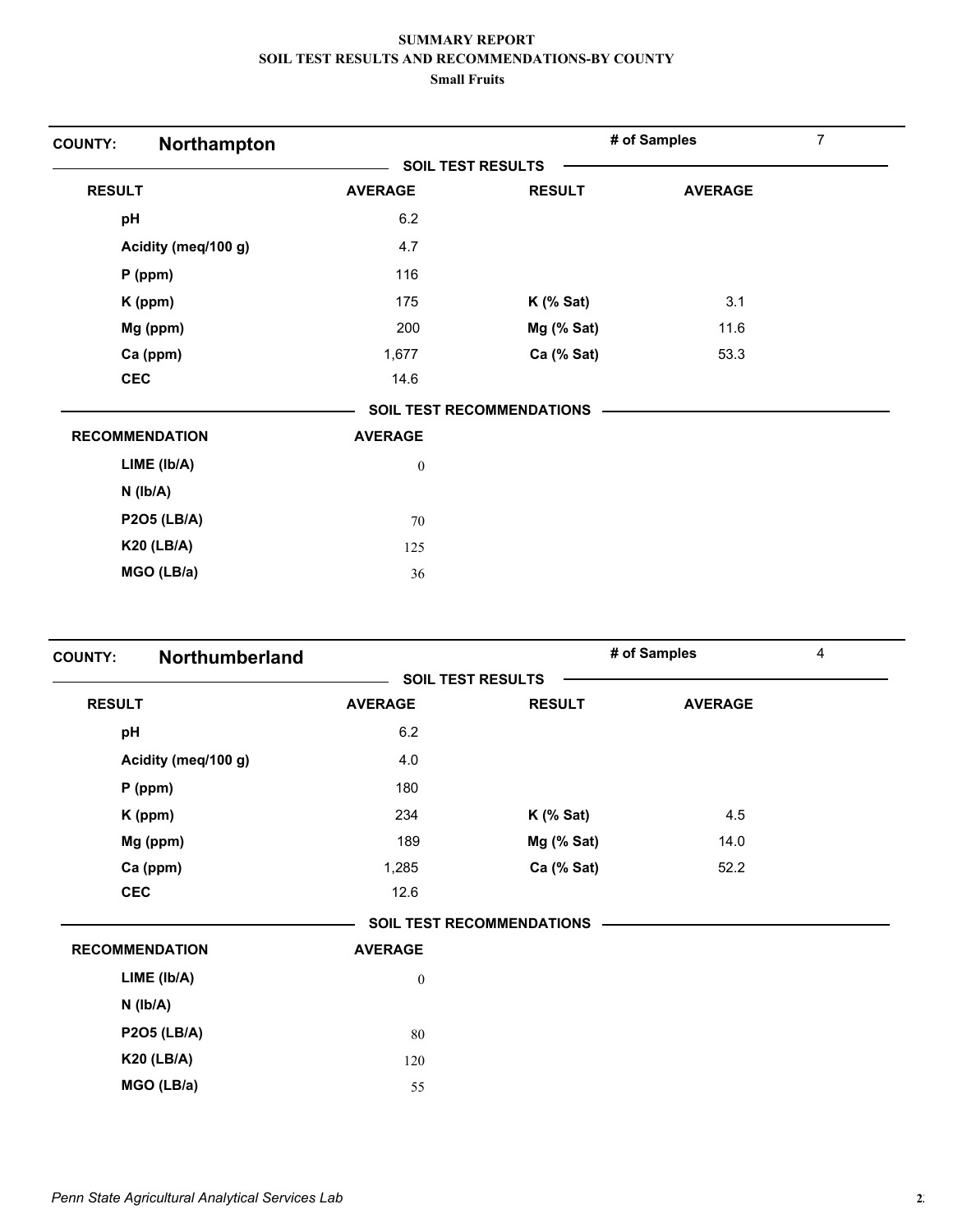| <b>Perry</b><br><b>COUNTY:</b> |                          |                                  | # of Samples   | 3 |
|--------------------------------|--------------------------|----------------------------------|----------------|---|
|                                | <b>SOIL TEST RESULTS</b> |                                  |                |   |
| <b>RESULT</b>                  | <b>AVERAGE</b>           | <b>RESULT</b>                    | <b>AVERAGE</b> |   |
| pH                             | 6.0                      |                                  |                |   |
| Acidity (meq/100 g)            | 4.4                      |                                  |                |   |
| $P$ (ppm)                      | 64                       |                                  |                |   |
| K (ppm)                        | 109                      | $K$ (% Sat)                      | 2.5            |   |
| Mg (ppm)                       | 77                       | Mg (% Sat)                       | 5.7            |   |
| Ca (ppm)                       | 997                      | Ca (% Sat)                       | 50.5           |   |
| <b>CEC</b>                     | 10.3                     |                                  |                |   |
|                                |                          | <b>SOIL TEST RECOMMENDATIONS</b> |                |   |
| <b>RECOMMENDATION</b>          | <b>AVERAGE</b>           |                                  |                |   |
| LIME (Ib/A)                    | $\boldsymbol{0}$         |                                  |                |   |
| $N$ ( $lb/A$ )                 |                          |                                  |                |   |
| <b>P2O5 (LB/A)</b>             | 30                       |                                  |                |   |
| <b>K20 (LB/A)</b>              | 140                      |                                  |                |   |
| MGO (LB/a)                     | 180                      |                                  |                |   |

| <b>Potter</b><br><b>COUNTY:</b> |                          |                                  | # of Samples   | 3 |
|---------------------------------|--------------------------|----------------------------------|----------------|---|
|                                 | <b>SOIL TEST RESULTS</b> |                                  |                |   |
| <b>RESULT</b>                   | <b>AVERAGE</b>           | <b>RESULT</b>                    | <b>AVERAGE</b> |   |
| pH                              | 6.0                      |                                  |                |   |
| Acidity (meq/100 g)             | 5.5                      |                                  |                |   |
| $P$ (ppm)                       | 90                       |                                  |                |   |
| K (ppm)                         | 200                      | $K$ (% Sat)                      | 3.4            |   |
| Mg (ppm)                        | 141                      | $Mg$ (% Sat)                     | 3.4            |   |
| Ca (ppm)                        | 1,490                    | Ca (% Sat)                       | 50.9           |   |
| <b>CEC</b>                      | 14.7                     |                                  |                |   |
|                                 |                          | <b>SOIL TEST RECOMMENDATIONS</b> |                |   |
| <b>RECOMMENDATION</b>           | <b>AVERAGE</b>           |                                  |                |   |
| LIME (Ib/A)                     | 1500                     |                                  |                |   |
| $N$ ( $lb/A$ )                  |                          |                                  |                |   |
| <b>P2O5 (LB/A)</b>              | 95                       |                                  |                |   |
| <b>K20 (LB/A)</b>               | 108                      |                                  |                |   |
| MGO (LB/a)                      | 113                      |                                  |                |   |
|                                 |                          |                                  |                |   |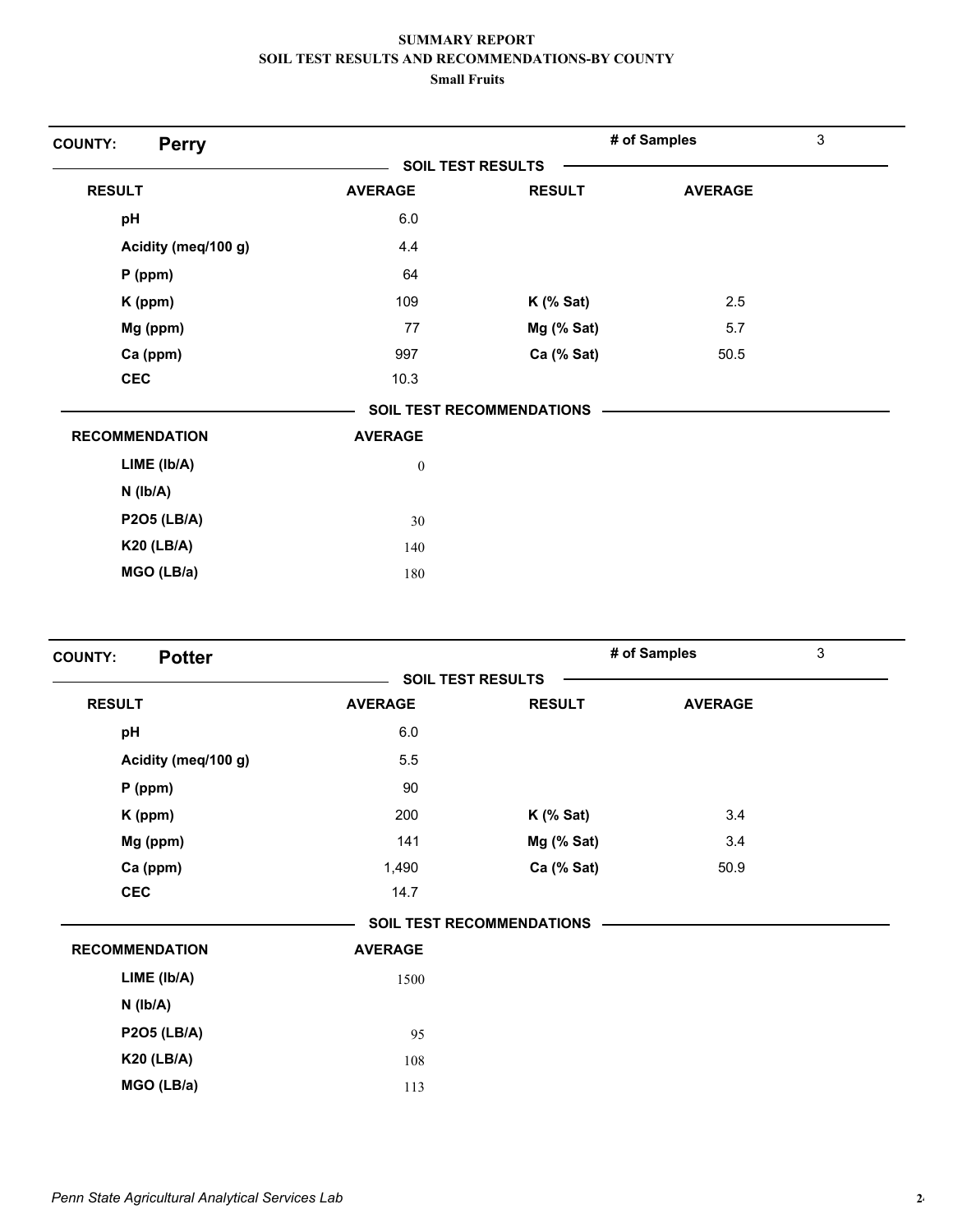| <b>Schuylkill</b><br><b>COUNTY:</b> |                          |                                  | # of Samples   | 5 |
|-------------------------------------|--------------------------|----------------------------------|----------------|---|
|                                     | <b>SOIL TEST RESULTS</b> |                                  |                |   |
| <b>RESULT</b>                       | <b>AVERAGE</b>           | <b>RESULT</b>                    | <b>AVERAGE</b> |   |
| pH                                  | 5.7                      |                                  |                |   |
| Acidity (meq/100 g)                 | 5.4                      |                                  |                |   |
| $P$ (ppm)                           | 125                      |                                  |                |   |
| K (ppm)                             | 141                      | $K$ (% Sat)                      | 2.7            |   |
| Mg (ppm)                            | 124                      | Mg (% Sat)                       | 4.0            |   |
| Ca (ppm)                            | 1,269                    | Ca (% Sat)                       | 47.3           |   |
| <b>CEC</b>                          | 13.1                     |                                  |                |   |
|                                     |                          | <b>SOIL TEST RECOMMENDATIONS</b> |                |   |
| <b>RECOMMENDATION</b>               | <b>AVERAGE</b>           |                                  |                |   |
| LIME (Ib/A)                         | 1400                     |                                  |                |   |
| $N$ ( $Ib/A$ )                      |                          |                                  |                |   |
| <b>P2O5 (LB/A)</b>                  | 50                       |                                  |                |   |
| <b>K20 (LB/A)</b>                   | 85                       |                                  |                |   |
| MGO (LB/a)                          | 86                       |                                  |                |   |

| <b>Snyder</b><br><b>COUNTY:</b> |                          |                                  | # of Samples   | 6 |
|---------------------------------|--------------------------|----------------------------------|----------------|---|
|                                 | <b>SOIL TEST RESULTS</b> |                                  |                |   |
| <b>RESULT</b>                   | <b>AVERAGE</b>           | <b>RESULT</b>                    | <b>AVERAGE</b> |   |
| pH                              | 5.8                      |                                  |                |   |
| Acidity (meq/100 g)             | 5.0                      |                                  |                |   |
| $P$ (ppm)                       | 78                       |                                  |                |   |
| K (ppm)                         | 158                      | $K$ (% Sat)                      | 3.2            |   |
| Mg (ppm)                        | 114                      | Mg (% Sat)                       | 8.4            |   |
| Ca (ppm)                        | 1,446                    | Ca (% Sat)                       | 55.7           |   |
| <b>CEC</b>                      | 13.6                     |                                  |                |   |
|                                 |                          | <b>SOIL TEST RECOMMENDATIONS</b> |                |   |
| <b>RECOMMENDATION</b>           | <b>AVERAGE</b>           |                                  |                |   |
| $LIME$ ( $lb/A$ )               | $\boldsymbol{0}$         |                                  |                |   |
| $N$ ( $lb/A$ )                  |                          |                                  |                |   |
| <b>P2O5 (LB/A)</b>              | 60                       |                                  |                |   |
| <b>K20 (LB/A)</b>               | 80                       |                                  |                |   |
| MGO (LB/a)                      | 135                      |                                  |                |   |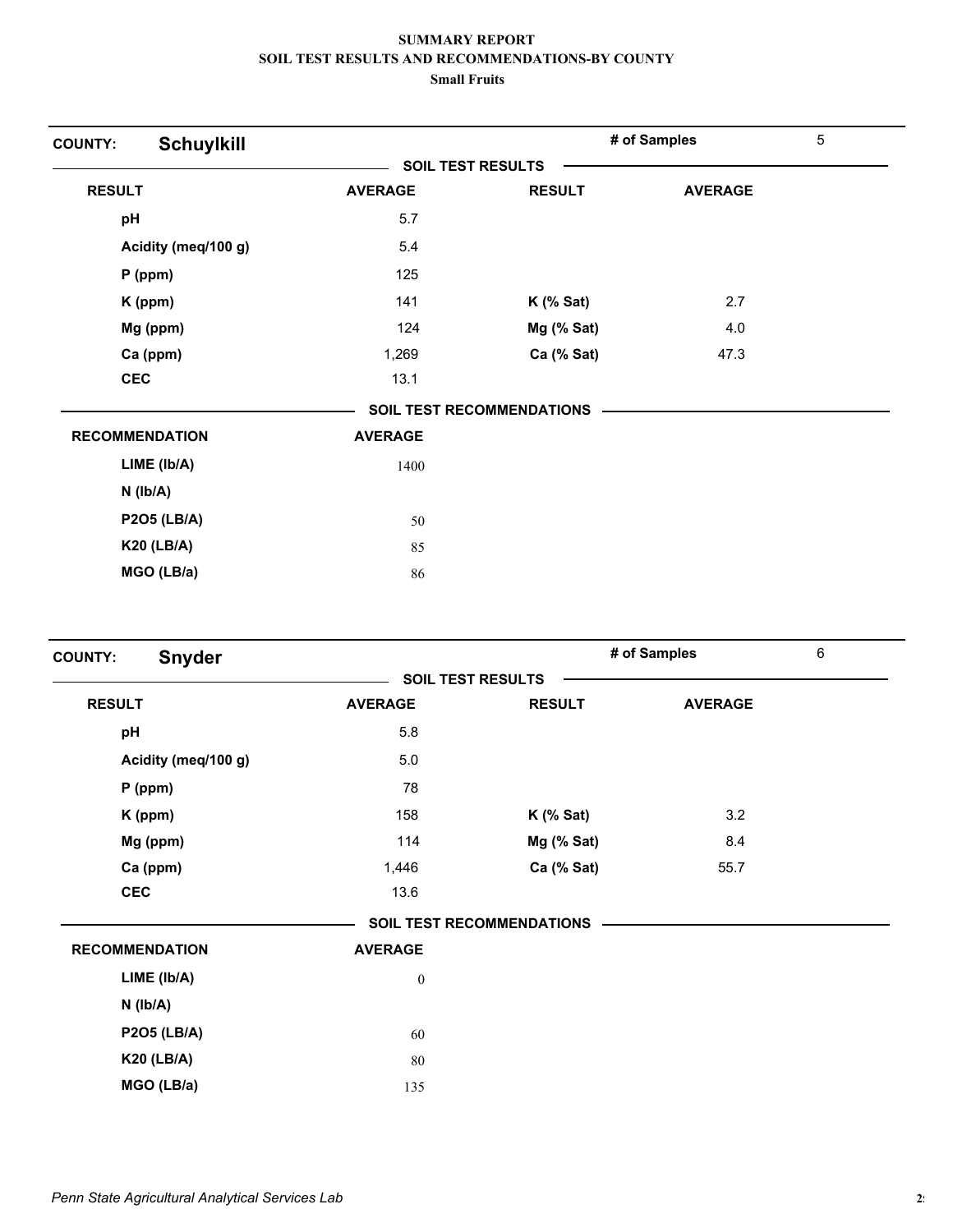| <b>Somerset</b><br><b>COUNTY:</b> |                  |                                  | # of Samples   | $\overline{2}$ |
|-----------------------------------|------------------|----------------------------------|----------------|----------------|
|                                   |                  | <b>SOIL TEST RESULTS</b>         |                |                |
| <b>RESULT</b>                     | <b>AVERAGE</b>   | <b>RESULT</b>                    | <b>AVERAGE</b> |                |
| pH                                | 7.3              |                                  |                |                |
| Acidity (meq/100 g)               | $0.0\,$          |                                  |                |                |
| $P$ (ppm)                         | 91               |                                  |                |                |
| K (ppm)                           | 347              | $K$ (% Sat)                      | 5.7            |                |
| Mg (ppm)                          | 322              | Mg (% Sat)                       | 17.1           |                |
| Ca (ppm)                          | 2,428            | Ca (% Sat)                       | 77.3           |                |
| <b>CEC</b>                        | 15.7             |                                  |                |                |
|                                   |                  | <b>SOIL TEST RECOMMENDATIONS</b> |                |                |
| <b>RECOMMENDATION</b>             | <b>AVERAGE</b>   |                                  |                |                |
| $LIME$ ( $lb/A$ )                 | $\boldsymbol{0}$ |                                  |                |                |
| $N$ ( $Ib/A$ )                    |                  |                                  |                |                |
| <b>P2O5 (LB/A)</b>                |                  |                                  |                |                |
| <b>K20 (LB/A)</b>                 |                  |                                  |                |                |
| MGO (LB/a)                        |                  |                                  |                |                |

| <b>Sullivan</b><br><b>COUNTY:</b> |                          |                                  | # of Samples<br>1 |  |
|-----------------------------------|--------------------------|----------------------------------|-------------------|--|
|                                   | <b>SOIL TEST RESULTS</b> |                                  |                   |  |
| <b>RESULT</b>                     | <b>AVERAGE</b>           | <b>RESULT</b>                    | <b>AVERAGE</b>    |  |
| pH                                | 4.9                      |                                  |                   |  |
| Acidity (meq/100 g)               | 12.9                     |                                  |                   |  |
| $P$ (ppm)                         | 3                        |                                  |                   |  |
| K (ppm)                           | 35                       | $K$ (% Sat)                      | 0.6               |  |
| Mg (ppm)                          | 28                       | $Mg$ (% Sat)                     | 1.6               |  |
| Ca (ppm)                          | 306                      | Ca (% Sat)                       | 10.4              |  |
| <b>CEC</b>                        | 14.8                     |                                  |                   |  |
|                                   |                          | <b>SOIL TEST RECOMMENDATIONS</b> |                   |  |
| <b>RECOMMENDATION</b>             | <b>AVERAGE</b>           |                                  |                   |  |
| LIME (lb/A)                       | $\boldsymbol{0}$         |                                  |                   |  |
| $N$ ( $lb/A$ )                    |                          |                                  |                   |  |
| <b>P2O5 (LB/A)</b>                | 100                      |                                  |                   |  |
| <b>K20 (LB/A)</b>                 | 160                      |                                  |                   |  |
| MGO (LB/a)                        | 190                      |                                  |                   |  |
|                                   |                          |                                  |                   |  |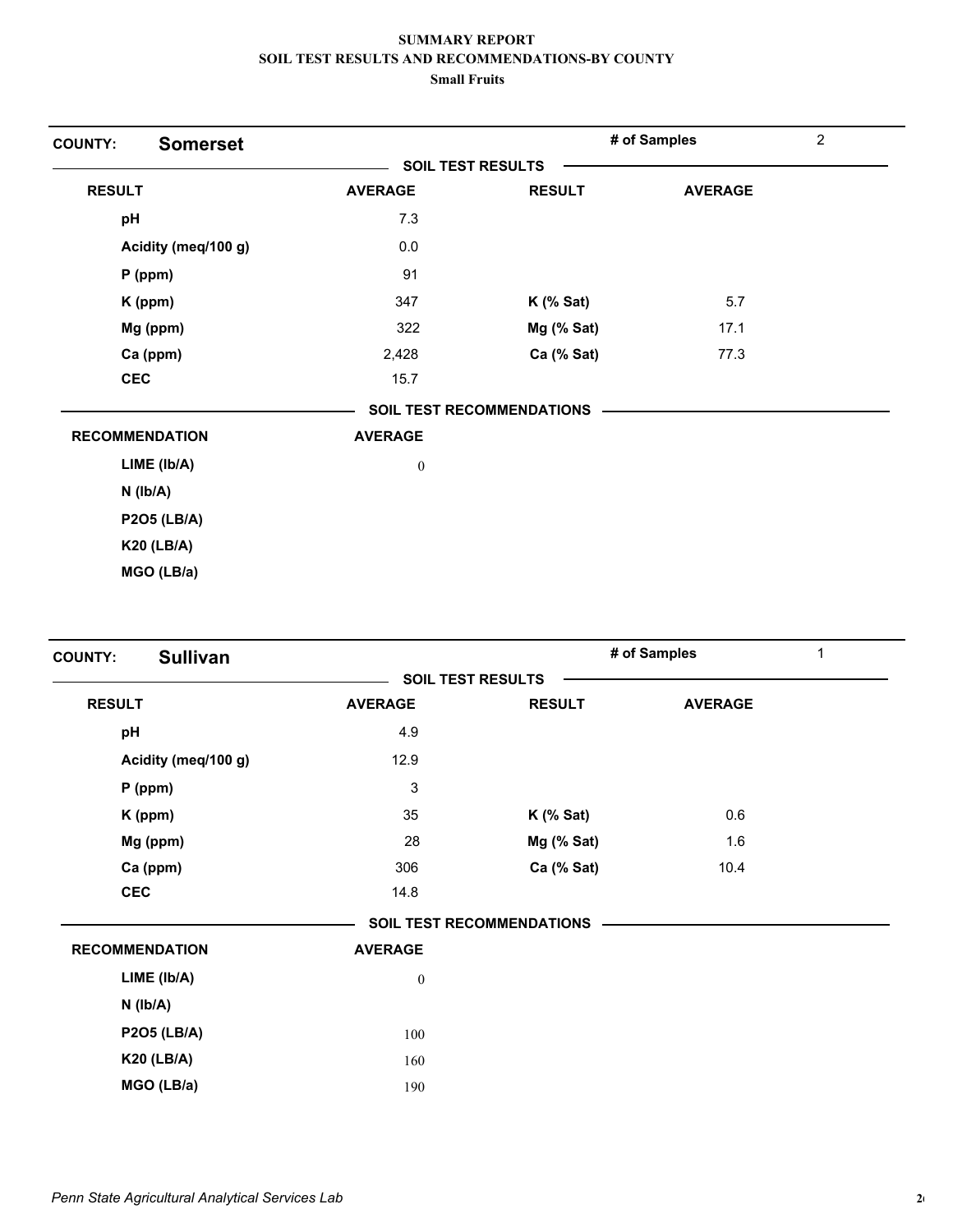| Susquehanna<br><b>COUNTY:</b> |                |                                  | # of Samples   | 10 |
|-------------------------------|----------------|----------------------------------|----------------|----|
|                               |                | <b>SOIL TEST RESULTS</b>         |                |    |
| <b>RESULT</b>                 | <b>AVERAGE</b> | <b>RESULT</b>                    | <b>AVERAGE</b> |    |
| pH                            | 5.8            |                                  |                |    |
| Acidity (meq/100 g)           | 7.1            |                                  |                |    |
| $P$ (ppm)                     | 263            |                                  |                |    |
| K (ppm)                       | 223            | $K$ (% Sat)                      | 3.1            |    |
| Mg (ppm)                      | 198            | Mg (% Sat)                       | 7.9            |    |
| Ca (ppm)                      | 2,033          | Ca (% Sat)                       | 50.6           |    |
| <b>CEC</b>                    | 18.7           |                                  |                |    |
|                               |                | <b>SOIL TEST RECOMMENDATIONS</b> |                |    |
| <b>RECOMMENDATION</b>         | <b>AVERAGE</b> |                                  |                |    |
| LIME (Ib/A)                   | 700            |                                  |                |    |
| $N$ ( $lb/A$ )                |                |                                  |                |    |
| <b>P2O5 (LB/A)</b>            | 30             |                                  |                |    |
| <b>K20 (LB/A)</b>             | 110            |                                  |                |    |
| MGO (LB/a)                    | 19             |                                  |                |    |

| <b>Tioga</b><br><b>COUNTY:</b> |                          |                                  | # of Samples   | 9 |
|--------------------------------|--------------------------|----------------------------------|----------------|---|
|                                | <b>SOIL TEST RESULTS</b> |                                  |                |   |
| <b>RESULT</b>                  | <b>AVERAGE</b>           | <b>RESULT</b>                    | <b>AVERAGE</b> |   |
| pH                             | 6.0                      |                                  |                |   |
| Acidity (meq/100 g)            | 6.2                      |                                  |                |   |
| P (ppm)                        | 172                      |                                  |                |   |
| K (ppm)                        | 714                      | $K$ (% Sat)                      | 5.9            |   |
| Mg (ppm)                       | 371                      | $Mg$ (% Sat)                     | 5.1            |   |
| Ca (ppm)                       | 2,187                    | Ca (% Sat)                       | 43.9           |   |
| <b>CEC</b>                     | 18.5                     |                                  |                |   |
|                                |                          | <b>SOIL TEST RECOMMENDATIONS</b> |                |   |
| <b>RECOMMENDATION</b>          | <b>AVERAGE</b>           |                                  |                |   |
| LIME (Ib/A)                    | $\boldsymbol{0}$         |                                  |                |   |
| $N$ ( $lb/A$ )                 |                          |                                  |                |   |
| <b>P2O5 (LB/A)</b>             | 77                       |                                  |                |   |
| <b>K20 (LB/A)</b>              | 98                       |                                  |                |   |
| MGO (LB/a)                     | 69                       |                                  |                |   |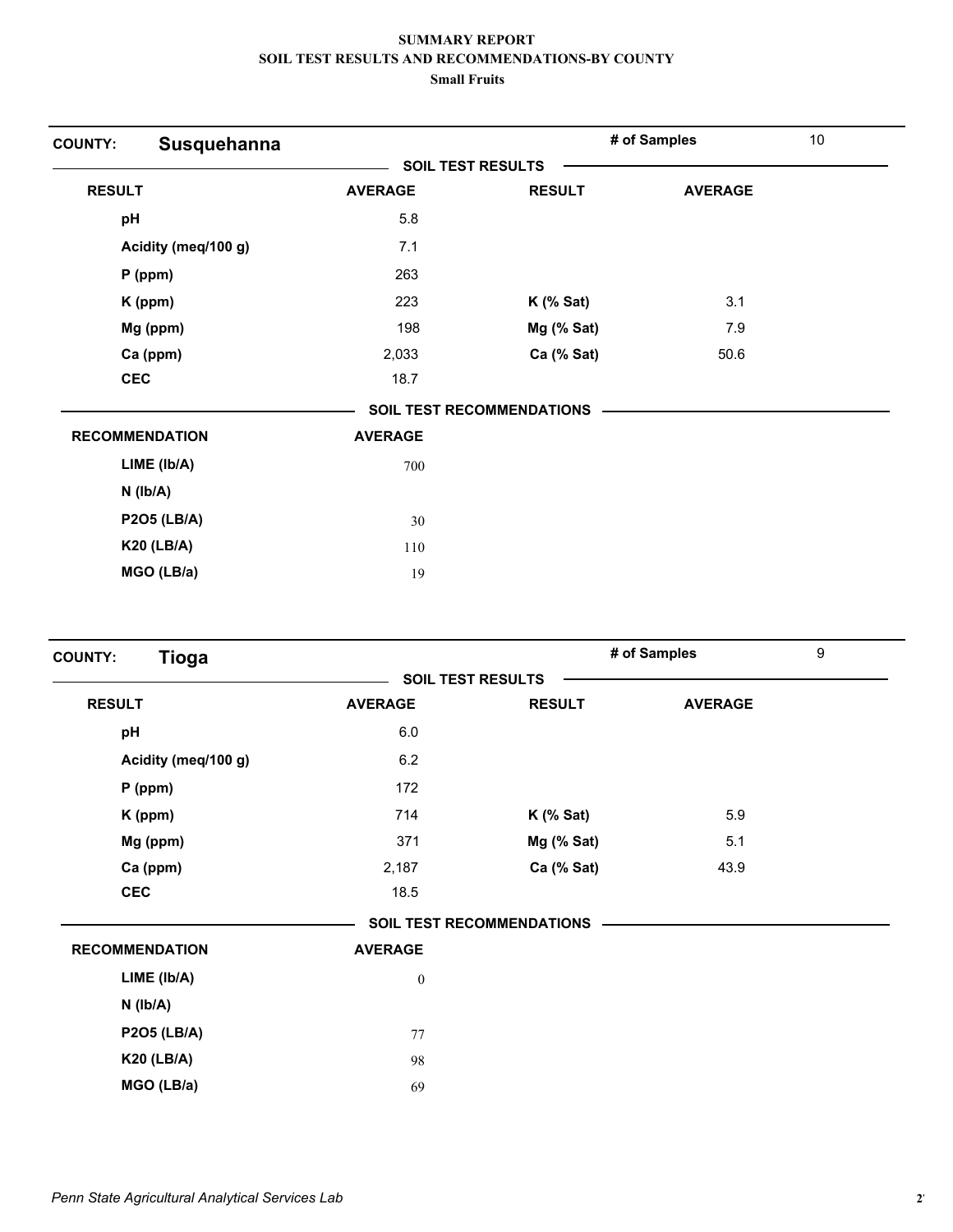| <b>Union</b><br><b>COUNTY:</b> |                |                                  | # of Samples   | 4 |
|--------------------------------|----------------|----------------------------------|----------------|---|
|                                |                | <b>SOIL TEST RESULTS</b>         |                |   |
| <b>RESULT</b>                  | <b>AVERAGE</b> | <b>RESULT</b>                    | <b>AVERAGE</b> |   |
| pH                             | 7.1            |                                  |                |   |
| Acidity (meq/100 g)            | 0.5            |                                  |                |   |
| $P$ (ppm)                      | 183            |                                  |                |   |
| K (ppm)                        | 364            | $K$ (% Sat)                      | 6.2            |   |
| Mg (ppm)                       | 287            | Mg (% Sat)                       | 12.7           |   |
| Ca (ppm)                       | 2,155          | Ca (% Sat)                       | 72.9           |   |
| <b>CEC</b>                     | 14.6           |                                  |                |   |
|                                |                | <b>SOIL TEST RECOMMENDATIONS</b> |                |   |
| <b>RECOMMENDATION</b>          | <b>AVERAGE</b> |                                  |                |   |
| $LIME$ ( $lb/A$ )              | $\theta$       |                                  |                |   |
| $N$ ( $lb/A$ )                 |                |                                  |                |   |
| <b>P2O5 (LB/A)</b>             |                |                                  |                |   |
| <b>K20 (LB/A)</b>              |                |                                  |                |   |
| MGO (LB/a)                     | 10             |                                  |                |   |

| Venango<br><b>COUNTY:</b> |                          |                                  | # of Samples   | $\overline{c}$ |
|---------------------------|--------------------------|----------------------------------|----------------|----------------|
|                           | <b>SOIL TEST RESULTS</b> |                                  |                |                |
| <b>RESULT</b>             | <b>AVERAGE</b>           | <b>RESULT</b>                    | <b>AVERAGE</b> |                |
| pH                        | 6.7                      |                                  |                |                |
| Acidity (meq/100 g)       | 5.3                      |                                  |                |                |
| $P$ (ppm)                 | 39                       |                                  |                |                |
| K (ppm)                   | 160                      | $K$ (% Sat)                      | 2.5            |                |
| Mg (ppm)                  | 160                      | $Mg$ (% Sat)                     | 3.4            |                |
| Ca (ppm)                  | 1,628                    | Ca (% Sat)                       | 47.6           |                |
| <b>CEC</b>                | 15.1                     |                                  |                |                |
|                           |                          | <b>SOIL TEST RECOMMENDATIONS</b> |                |                |
| <b>RECOMMENDATION</b>     | <b>AVERAGE</b>           |                                  |                |                |
| LIME (Ib/A)               | 4500                     |                                  |                |                |
| N (Ib/A)                  |                          |                                  |                |                |
| <b>P2O5 (LB/A)</b>        | 90                       |                                  |                |                |
| <b>K20 (LB/A)</b>         | 140                      |                                  |                |                |
| MGO (LB/a)                | 70                       |                                  |                |                |
|                           |                          |                                  |                |                |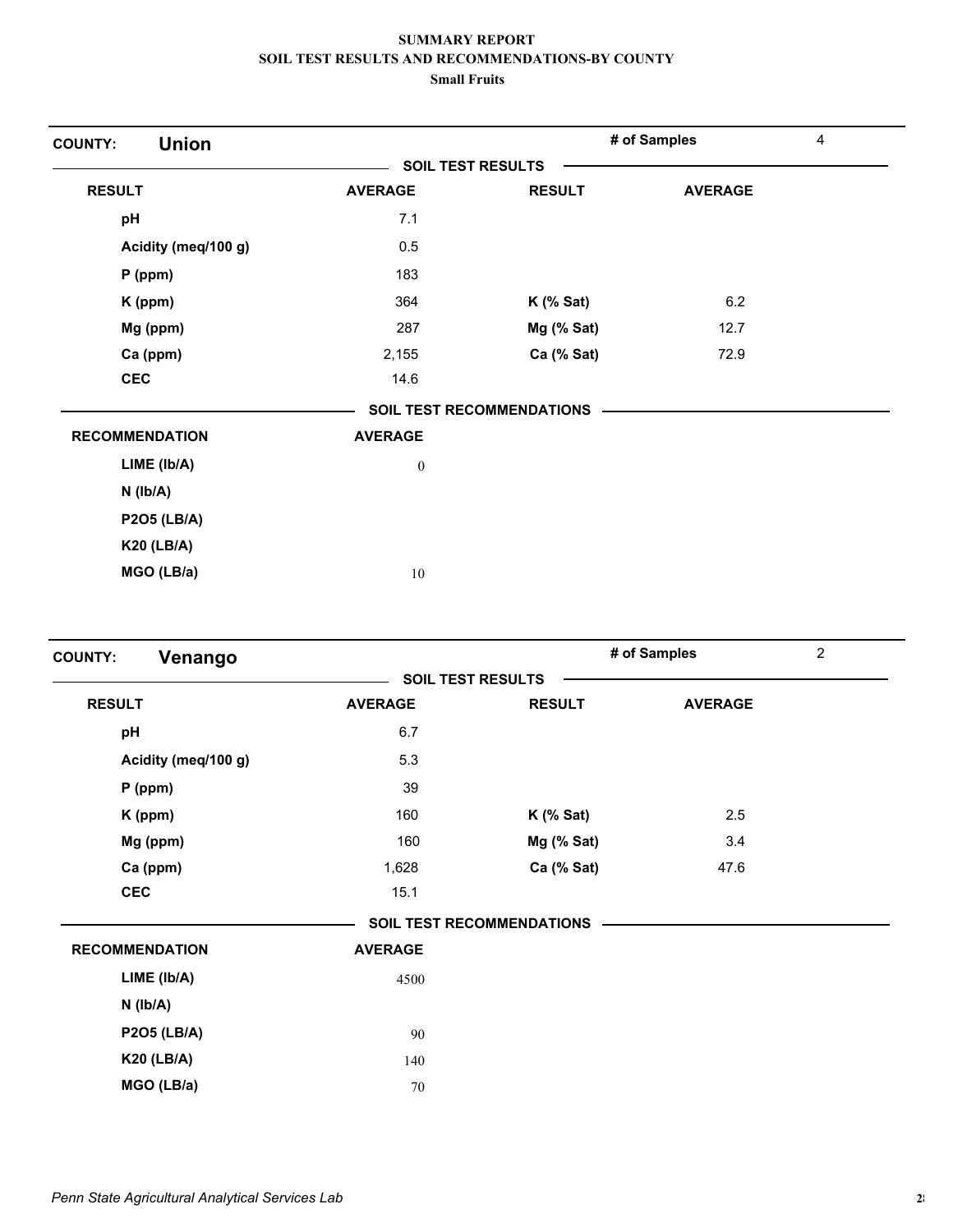| <b>Warren</b><br><b>COUNTY:</b> |                          |                                  | # of Samples   | $\overline{2}$ |
|---------------------------------|--------------------------|----------------------------------|----------------|----------------|
|                                 | <b>SOIL TEST RESULTS</b> |                                  |                |                |
| <b>RESULT</b>                   | <b>AVERAGE</b>           | <b>RESULT</b>                    | <b>AVERAGE</b> |                |
| pH                              | 6.5                      |                                  |                |                |
| Acidity (meq/100 g)             | 3.7                      |                                  |                |                |
| $P$ (ppm)                       | 28                       |                                  |                |                |
| K (ppm)                         | 82                       | $K$ (% Sat)                      | 1.7            |                |
| Mg (ppm)                        | 156                      | Mg (% Sat)                       | 10.7           |                |
| Ca (ppm)                        | 1,468                    | Ca (% Sat)                       | 59.1           |                |
| <b>CEC</b>                      | 12.5                     |                                  |                |                |
|                                 |                          | <b>SOIL TEST RECOMMENDATIONS</b> |                |                |
| <b>RECOMMENDATION</b>           | <b>AVERAGE</b>           |                                  |                |                |
| LIME (Ib/A)                     | 1500                     |                                  |                |                |
| $N$ ( $Ib/A$ )                  |                          |                                  |                |                |
| <b>P2O5 (LB/A)</b>              | 70                       |                                  |                |                |
| <b>K20 (LB/A)</b>               | 110                      |                                  |                |                |
| MGO (LB/a)                      | $\boldsymbol{0}$         |                                  |                |                |

| Washington<br><b>COUNTY:</b> |                          |                                  | # of Samples   | 18 |
|------------------------------|--------------------------|----------------------------------|----------------|----|
|                              | <b>SOIL TEST RESULTS</b> |                                  |                |    |
| <b>RESULT</b>                | <b>AVERAGE</b>           | <b>RESULT</b>                    | <b>AVERAGE</b> |    |
| pH                           | 6.1                      |                                  |                |    |
| Acidity (meq/100 g)          | 4.4                      |                                  |                |    |
| $P$ (ppm)                    | 146                      |                                  |                |    |
| K (ppm)                      | 263                      | $K$ (% Sat)                      | 4.5            |    |
| Mg (ppm)                     | 212                      | Mg (% Sat)                       | 4.3            |    |
| Ca (ppm)                     | 1,821                    | Ca (% Sat)                       | 54.5           |    |
| <b>CEC</b>                   | 15.6                     |                                  |                |    |
|                              |                          | <b>SOIL TEST RECOMMENDATIONS</b> |                |    |
| <b>RECOMMENDATION</b>        | <b>AVERAGE</b>           |                                  |                |    |
| LIME (Ib/A)                  | 722                      |                                  |                |    |
| $N$ ( $Ib/A$ )               |                          |                                  |                |    |
| <b>P2O5 (LB/A)</b>           | 70                       |                                  |                |    |
| <b>K20 (LB/A)</b>            | 73                       |                                  |                |    |
| MGO (LB/a)                   | 90                       |                                  |                |    |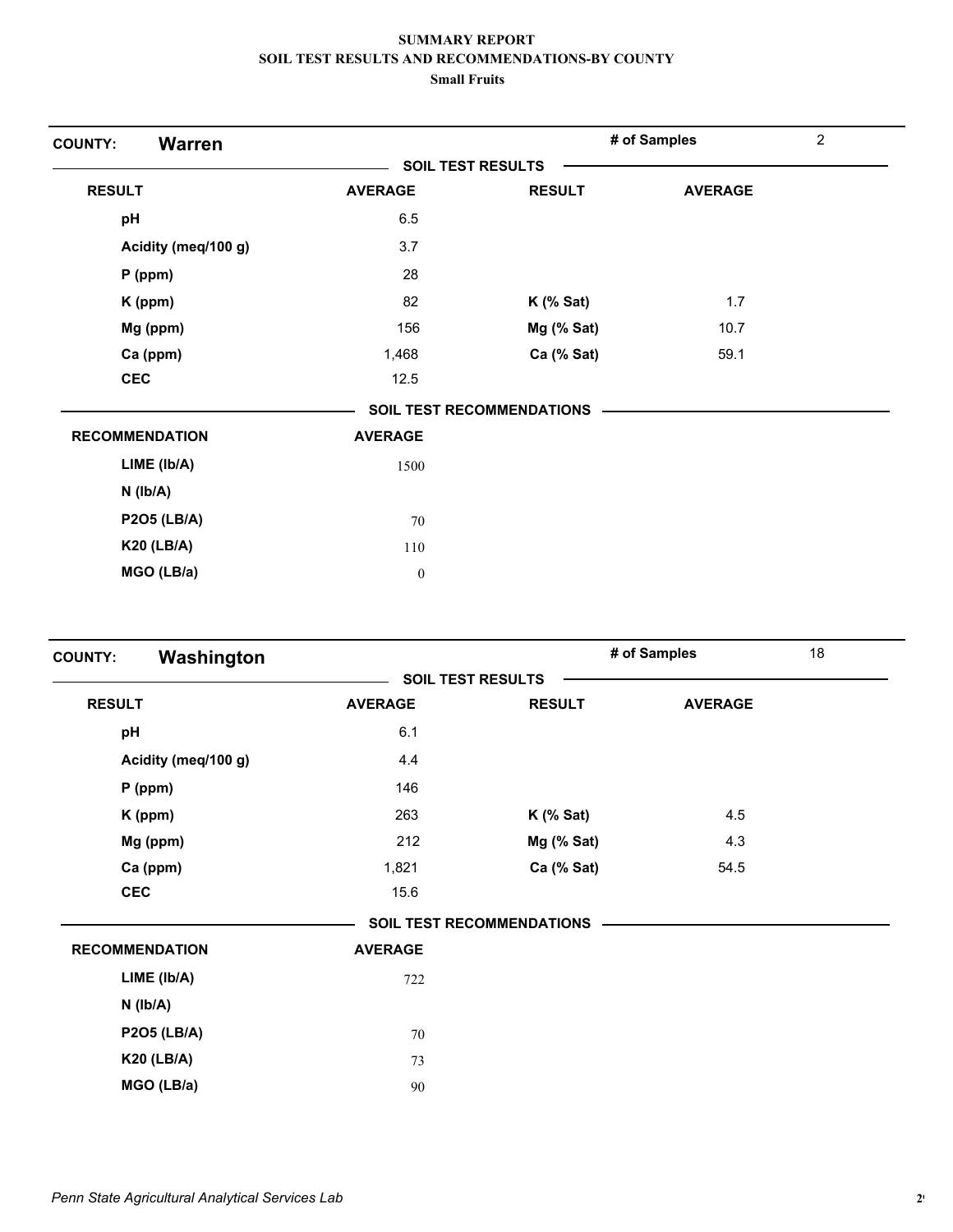| <b>Wayne</b><br><b>COUNTY:</b> |                          |                                  | # of Samples   | 6 |
|--------------------------------|--------------------------|----------------------------------|----------------|---|
|                                | <b>SOIL TEST RESULTS</b> |                                  |                |   |
| <b>RESULT</b>                  | <b>AVERAGE</b>           | <b>RESULT</b>                    | <b>AVERAGE</b> |   |
| pH                             | 4.6                      |                                  |                |   |
| Acidity (meq/100 g)            | 11.6                     |                                  |                |   |
| $P$ (ppm)                      | 47                       |                                  |                |   |
| K (ppm)                        | 126                      | $K$ (% Sat)                      | 2.0            |   |
| Mg (ppm)                       | 96                       | Mg (% Sat)                       | 3.5            |   |
| Ca (ppm)                       | 589                      | Ca (% Sat)                       | 18.0           |   |
| <b>CEC</b>                     | 15.7                     |                                  |                |   |
|                                |                          | <b>SOIL TEST RECOMMENDATIONS</b> |                |   |
| <b>RECOMMENDATION</b>          | <b>AVERAGE</b>           |                                  |                |   |
| LIME (Ib/A)                    | $\bf{0}$                 |                                  |                |   |
| $N$ ( $Ib/A$ )                 |                          |                                  |                |   |
| <b>P2O5 (LB/A)</b>             | 65                       |                                  |                |   |
| <b>K20 (LB/A)</b>              | 98                       |                                  |                |   |
| MGO (LB/a)                     | 103                      |                                  |                |   |

| Westmoreland<br><b>COUNTY:</b> |                          |                                  | # of Samples   | 22 |
|--------------------------------|--------------------------|----------------------------------|----------------|----|
|                                | <b>SOIL TEST RESULTS</b> |                                  |                |    |
| <b>RESULT</b>                  | <b>AVERAGE</b>           | <b>RESULT</b>                    | <b>AVERAGE</b> |    |
| pH                             | 6.1                      |                                  |                |    |
| Acidity (meq/100 g)            | 4.7                      |                                  |                |    |
| $P$ (ppm)                      | 99                       |                                  |                |    |
| K (ppm)                        | 303                      | $K$ (% Sat)                      | 4.6            |    |
| Mg (ppm)                       | 243                      | $Mg$ (% Sat)                     | 10.3           |    |
| Ca (ppm)                       | 2,016                    | Ca (% Sat)                       | 51.3           |    |
| <b>CEC</b>                     | 16.2                     |                                  |                |    |
|                                |                          | <b>SOIL TEST RECOMMENDATIONS</b> |                |    |
| <b>RECOMMENDATION</b>          | <b>AVERAGE</b>           |                                  |                |    |
| LIME (Ib/A)                    | 1773                     |                                  |                |    |
| $N$ ( $lb/A$ )                 |                          |                                  |                |    |
| <b>P2O5 (LB/A)</b>             | 72                       |                                  |                |    |
| <b>K20 (LB/A)</b>              | 88                       |                                  |                |    |
| MGO (LB/a)                     | 92                       |                                  |                |    |